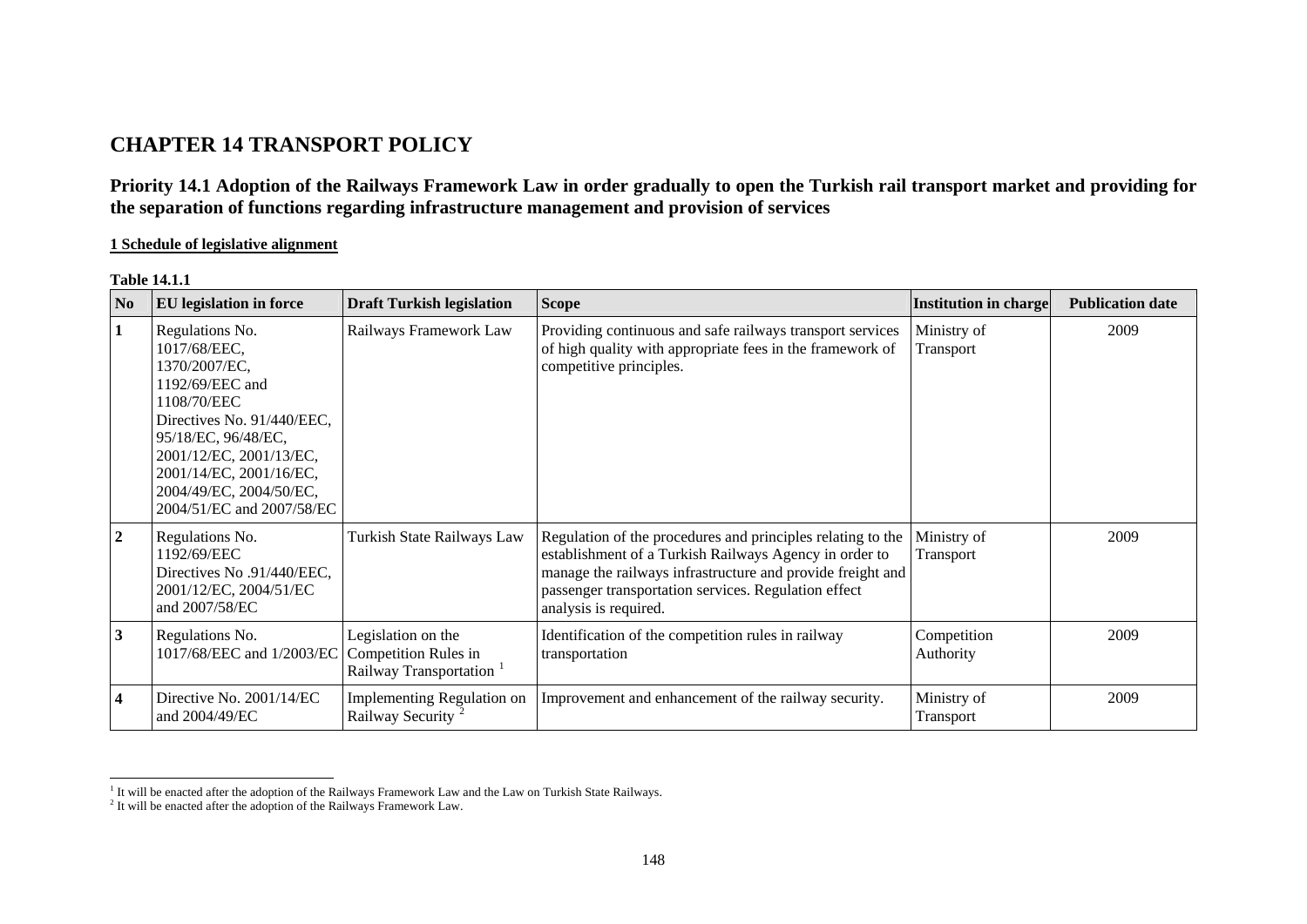# **Table 14.1.1 (Continued)**

| No               | <b>EU</b> legislation in force                                                                       | <b>Draft Turkish legislation</b>                                                          | <b>Scope</b>                                                                                                                                                                                                                                                                                                                           | <b>Institution in charge</b> | <b>Publication date</b> |
|------------------|------------------------------------------------------------------------------------------------------|-------------------------------------------------------------------------------------------|----------------------------------------------------------------------------------------------------------------------------------------------------------------------------------------------------------------------------------------------------------------------------------------------------------------------------------------|------------------------------|-------------------------|
| 5                | Directives No.95/18/EC<br>2001/13/EC and 2004/49/EC                                                  | Implementing Regulation on<br>the Licensing of Railway<br>Undertakings <sup>3</sup>       | Assurance of railway undertakings and infrastructure<br>manager to fulfil the obligations in relation to the<br>reliability, financial capacity and adequacy of railway<br>transportation services.                                                                                                                                    | Ministry of<br>Transport     | 2009                    |
| 6                | Directives No.96/48/EC,<br>2001/14/EC, 2001/16/EC,<br>2004/49/EC, 2004/50/EC<br>and 2007/32/EC       | Implementing Regulation on<br>Interoperability <sup>4</sup>                               | Assurance of the interoperability components and<br>subsystems, which meet the requirements of this<br>regulation and the issues in the annexes, to be introduced<br>to the market, commissioned to the service and operated.                                                                                                          | Ministry of<br>Transport     | 2009                    |
| 7                | Directives No. 91/440/EEC,<br>2001/12/EC and<br>2001/14/EC, 2004/49/EC,<br>2004/51/EC and 2007/58/EC | <b>Implementing Regulation on</b><br>Access to the Railway<br>Infrastructure <sup>5</sup> | Assurance of free, fair and non-discriminative access to<br>the railway infrastructure of the national railway network.                                                                                                                                                                                                                | Ministry of<br>Transport     | 2009                    |
| $\vert 8 \vert$  | Directive No.96/49/EC,<br>96/35/EC and 2000/18/EC                                                    | <b>Implementing Regulation on</b><br><b>Transportation of Dangerous</b><br>Goods by Rail  | Assurance of the transport of dangerous goods safely by<br>rail by taking security of life, goods and environment, and<br>workers' safety into consideration.<br>Identification of the procedures and principles regarding<br>the transport of goods by rail within the country and<br>between COTIF member countries.                 | Ministry of<br>Transport     | 2009                    |
| $\boldsymbol{9}$ | Directive No.2007/59/EC                                                                              | Implementing Regulation on<br>the Certification of Train<br><b>Drivers</b>                | Identification the conditions and procedures for the<br>certification of train drivers with a view to enhancing<br>railway safety and specification of the tasks of competent<br>authority, train drivers and other stakeholders in the<br>sector, in particular railway undertakings, infrastructure<br>manager and training centres. | Ministry of<br>Transport     | 2009                    |
| 10               | Regulation No.<br>1371/2007/EC                                                                       | <b>Implementing Regulation on</b><br>the Rail Passengers' Rights                          | Safeguarding users' rights for rail passenger and<br>improving the quality and effectiveness of rail passenger<br>services in order to help increase the share of rail transport<br>in relation to other modes of transport                                                                                                            | Ministry of<br>Transport     | 2009                    |

<span id="page-1-0"></span> $3$  It will be enacted after the adoption of the Railways Framework Law.

<span id="page-1-1"></span><sup>&</sup>lt;sup>4</sup> It will be enacted after the adoption of the Railways Framework Law.

<span id="page-1-2"></span> $<sup>5</sup>$  It will be enacted after the adoption of the Railways Framework Law.</sup>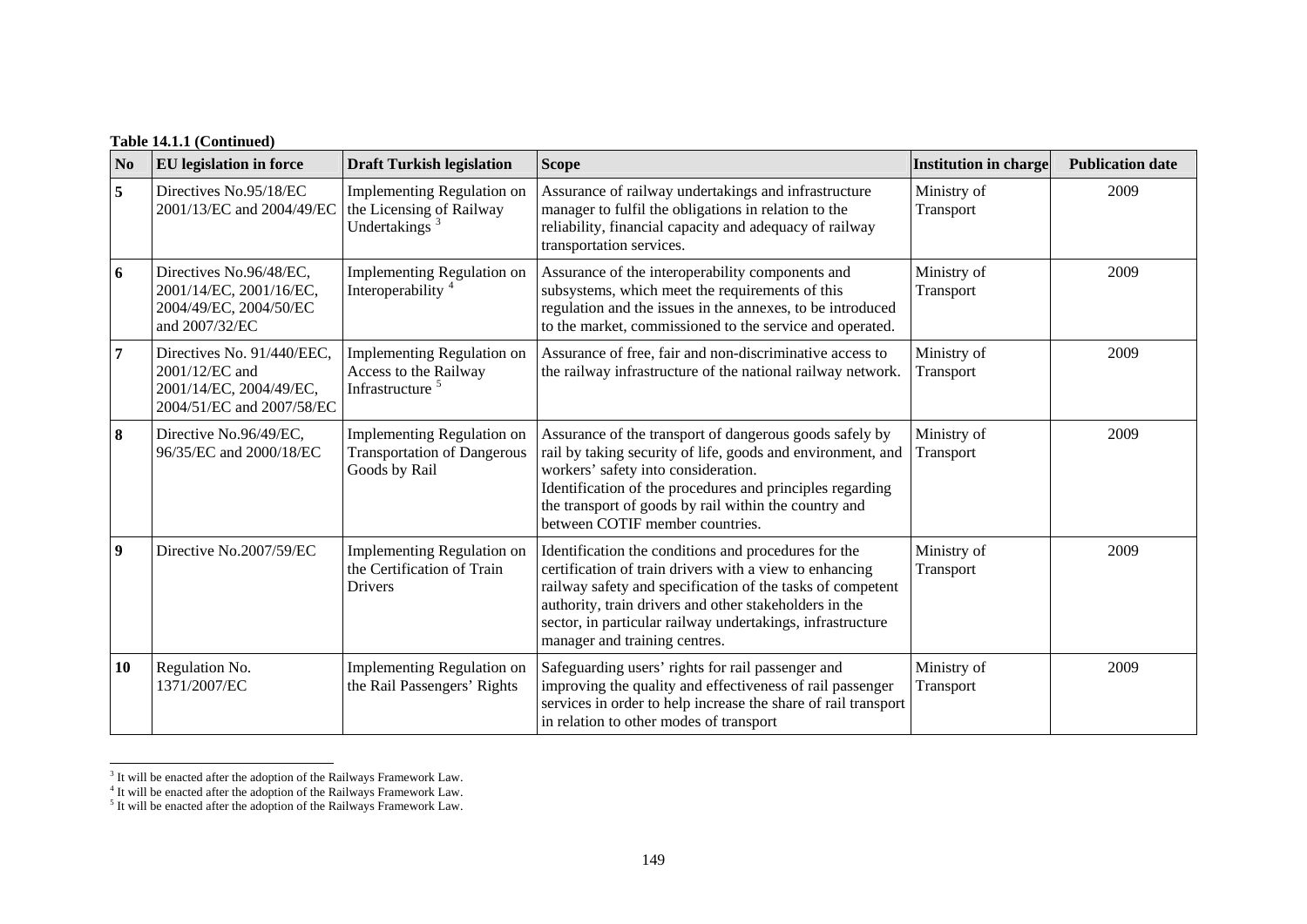### **Table 14.1.1 (Continued)**

| $\overline{\mathbf{N}}$ | <b>EU</b> legislation in force | Draft Turkish legislation | <b>Scope</b>                                                                                                          | <b>Institution in charge</b> | <b>Publication date</b> |
|-------------------------|--------------------------------|---------------------------|-----------------------------------------------------------------------------------------------------------------------|------------------------------|-------------------------|
| <b>11</b>               | Regulation No.<br>1370/2007/EC | Public Service Obligation | Implementing Regulation on Identification of bases and procedures regarding public Ministry of<br>service obligations | 1 ransport                   | 2009                    |

## **2 Schedule of institutional capacity building requirements necessary for legislative approximation and implementation**

#### **Table 14.1.2**

| N <sub>0</sub> | Requirements                                                                                                                                                                                                        | Year            |  |  |  |
|----------------|---------------------------------------------------------------------------------------------------------------------------------------------------------------------------------------------------------------------|-----------------|--|--|--|
|                | (Ministry of Transport (DG Turkish State Railways))                                                                                                                                                                 |                 |  |  |  |
|                | Establishing the framework for restructuring the rail sector for competition, including setting up systems for infrastructure allocation,<br>charging, safety and interoperability at Turkish State Railways (TCDD) | 2009 and Beyond |  |  |  |

### **3 Financial requirements and resources**

| <b>Table 14.1.3</b><br>(Euro)                                                     |           |                        |                   |       |              |  |  |
|-----------------------------------------------------------------------------------|-----------|------------------------|-------------------|-------|--------------|--|--|
| <b>Requirements (Ministry of Transport (DG Turkish)</b><br><b>State Railways)</b> | Year      | <b>National Budget</b> | <b>EU</b> sources | Other | <b>Total</b> |  |  |
| <b>I</b> -Investment                                                              |           |                        |                   |       |              |  |  |
| II- Legislative approximation and implementation                                  |           |                        |                   |       |              |  |  |
| - Personnel                                                                       |           |                        |                   |       |              |  |  |
| - Training                                                                        |           |                        |                   |       |              |  |  |
| - Consultancy                                                                     |           |                        |                   |       |              |  |  |
| - Translation                                                                     |           |                        |                   |       |              |  |  |
| - Other                                                                           |           |                        |                   |       |              |  |  |
| Reform of Turkish Railways Sector <sup>6</sup>                                    | 2007-2011 |                        | 3,600,000         |       | 3,600,000    |  |  |
| <b>Total</b>                                                                      |           |                        | 3,600,000         |       | 3,600,000    |  |  |

<span id="page-2-0"></span><sup>6</sup> Financed by the project titled "Reform of Turkish Railways - TR 07.02.27" under Pre-Accession Financial Assistance 2007 Programme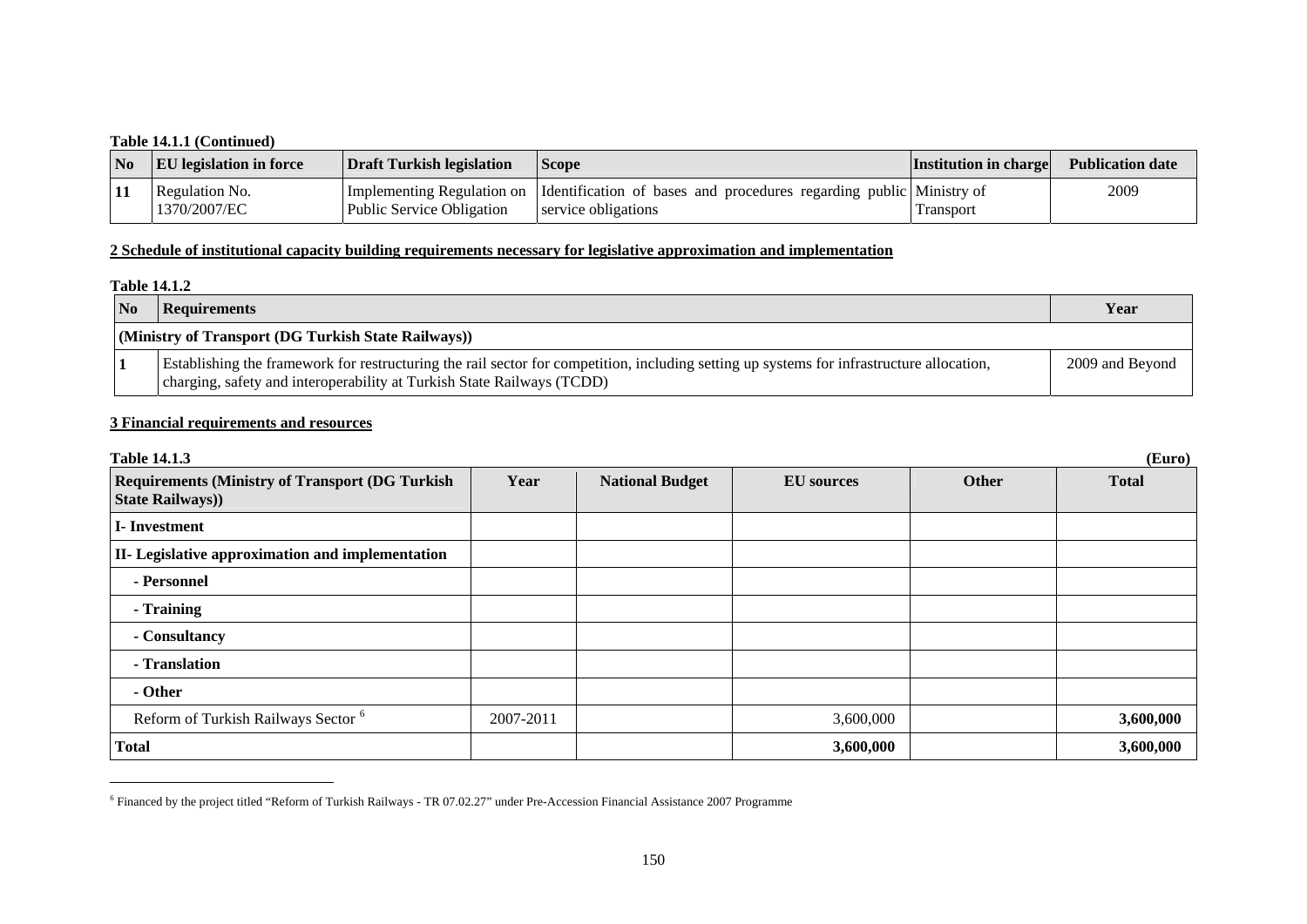**Priority 14.2 Continuing alignment with and implementation in the maritime sector paying special attention to the effective implementation of pollution prevention. Further strengthening maritime administration, including the improvement of the safety record of the Turkish fleet and the implementation of the maritime security Acquis** 

### **1 Schedule of legislative alignment**

#### **Table 14.2.1**

| N <sub>0</sub>          | <b>EU</b> legislation in force                                                                                                                    | <b>Draft Turkish legislation</b>                                                                                                                                | <b>Scope</b>                                                                                                                                                                                                                                                                                                                                                        | <b>Institution in charge</b>                                                      | <b>Publication date</b> |
|-------------------------|---------------------------------------------------------------------------------------------------------------------------------------------------|-----------------------------------------------------------------------------------------------------------------------------------------------------------------|---------------------------------------------------------------------------------------------------------------------------------------------------------------------------------------------------------------------------------------------------------------------------------------------------------------------------------------------------------------------|-----------------------------------------------------------------------------------|-------------------------|
| 1                       | Annex III/IMO of the<br><b>MARPOL (73/78)</b><br>Convention of 27.09.2003                                                                         | Law on the Approval to<br>Become a Party of Annex III<br>of International Convention<br>for the Prevention of<br>Pollution from Ships<br>(MARPOL 73-78)         | Prevention of pollution by harmful substances in packaged<br>form transported by sea.                                                                                                                                                                                                                                                                               | Ministry of Foreign<br>Affairs<br>Undersecretariat for<br>Maritime Affairs        | 2009-2010               |
| $\overline{2}$          | Annex IV/IMO of the<br><b>MARPOL</b> (73/78)<br>Convention of 27.09.2003                                                                          | Law on the Approval to<br>Become a Party of Annex IV<br>of International Convention<br>for the Prevention of<br>Pollution from Ships<br>(MARPOL 73-78)          | Prevention of pollution by sewage from ships flying the<br>flag of a foreign state entering the seaports of our country.                                                                                                                                                                                                                                            | Ministry of Foreign<br>Affairs<br>Undersecretariat for<br><b>Maritime Affairs</b> | 2009-2010               |
| $\mathbf{3}$            | 1988 Protocol (SOLAS<br>Protocol 1988) on the<br><b>International Convention for</b><br>the Safety of Life at Sea,<br>1974, dated 3 February 2000 | Law on the Approval to<br>Become a Party of 1988<br>Protocol (SOLAS Protocol<br>1988) on the International<br>Convention for the Safety of<br>Life at Sea, 1974 | Transferring de facto implementations into Turkey's<br>internal legislation                                                                                                                                                                                                                                                                                         | Ministry of Foreign<br><b>Affairs</b><br>Undersecretariat for<br>Maritime Affairs | 2009                    |
| $\overline{\mathbf{4}}$ | Directives No.94/57/EC,<br>2002/59/EC, 95/21/EC,<br>2001/25/EC and 2005/65/EC<br>Regulation No. 725/2004/EC                                       | Safety at Sea Law                                                                                                                                               | Concerning the ships flying the Turkish flag, ships flying<br>the flag of a foreign state entering the Turkish seas, and<br>seaports, coasts and marine premises, identification of<br>necessary measures and authorities, duties, responsibilities<br>and sanctions relating to the maintenance of safety at sea<br>in Turkey and to reduce ship-source pollution. | Undersecretariat for<br>Maritime Affairs                                          | 2009-2010               |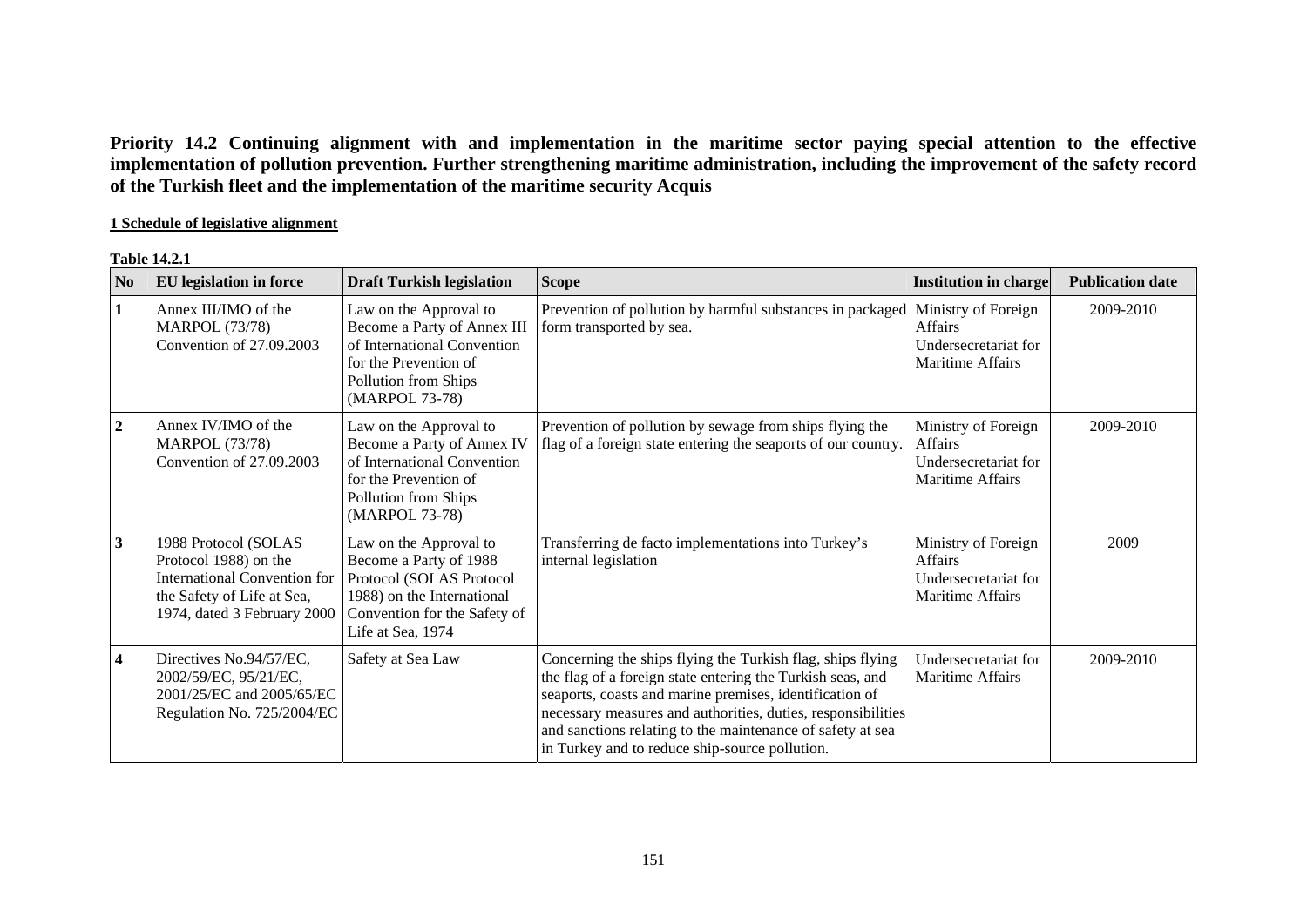| N <sub>0</sub>          | <b>EU</b> legislation in force                          | <b>Draft Turkish legislation</b>                                                                                               | <b>Scope</b>                                                                                                                                                                                                                                                                     | Institution in charge                           | <b>Publication date</b> |
|-------------------------|---------------------------------------------------------|--------------------------------------------------------------------------------------------------------------------------------|----------------------------------------------------------------------------------------------------------------------------------------------------------------------------------------------------------------------------------------------------------------------------------|-------------------------------------------------|-------------------------|
| 5                       | Regulation No.<br>2930/86/EEC                           | Implementing Regulation on<br>the Application of Tonnage<br>Measurement and<br>Documentation of Ships and<br>Vessels           | Identification of the procedures and principles of the<br>application of tonnage measurement of ships and vessels<br>flying the Turkish flag.                                                                                                                                    | Undersecretariat for<br><b>Maritime Affairs</b> | 2009                    |
| 6                       | Directive No.2002/6/EC                                  | Implementing Regulation on<br>the Procedures of Reporting<br>in Turkish Seaports                                               | Facilitation of reporting and notification procedures for<br>ships flying the Turkish flag or flying the flag of a foreign<br>state arriving to and departing from Turkish seaports.                                                                                             | Undersecretariat for<br><b>Maritime Affairs</b> | 2009                    |
| 7                       | Directive No. 2005/35/EC<br>Decision No. $2005/667/JHA$ | Amendment to the<br>Environment Law No. 2872                                                                                   | Introduction of penalties for ship-source pollution<br>concerning the ships flying the Turkish flag, ships flying<br>the flag of a foreign state entering the Turkish seas.                                                                                                      | Ministry of<br>Environment and<br>Forestry      | 2009                    |
| 8                       | Directive no. $2005/35/EC$<br>Decision No. 2005/667/JHA | Amendment to the Turkish<br>Penal Code No. 5237 <sup>7</sup>                                                                   | Introduction of penalties for ship-source pollution<br>concerning the ships flying the Turkish flag, ships flying<br>the flag of a foreign state entering the Turkish seas.                                                                                                      | Ministry of Justice                             | 2009                    |
| $\overline{\mathbf{9}}$ | Regulation No. 782/2003/EC                              | Implementing Regulation on<br>Controlling the Use of<br><b>Antifouling Systems</b><br>Containing Organo Tin in<br><b>Ships</b> | Lowering or prohibiting the use of antifouling systems<br>containing organo tin compounds acting as biocides in the<br>ships flying the Turkish flag, ships constructed in Turkey<br>and ships flying the flag of a foreign state pulling<br>alongside Turkish ports and coasts. | Undersecretariat for<br><b>Maritime Affairs</b> | 2011 <sup>8</sup>       |

<span id="page-4-0"></span> $^7$  To be dealt together with Amendment to the Environment Law No. 2872.

<span id="page-4-1"></span><sup>8</sup> It will be enacted one year after being a party to AFS convention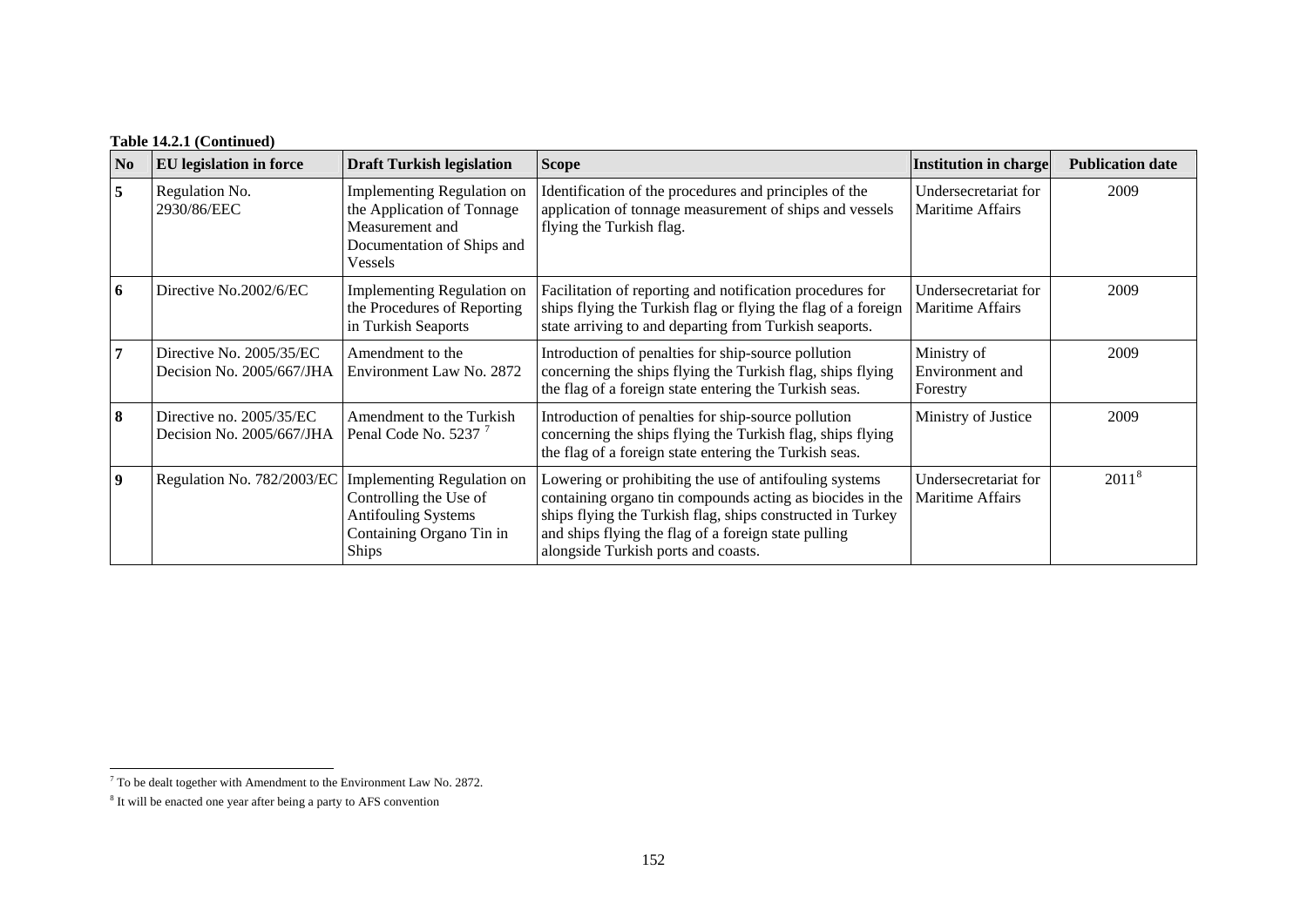# **2 Schedule of institutional capacity building requirements necessary for legislative approximation and implementation**

| <b>Table 14.2.2</b>                     |                                                                                                                                                                                                                                                                                                                                                                                                                                                                                                                                                                                                                                                                                                                                                                                                                                                                                                                                                                                                                                                                                                                                                                                                         |                 |  |  |  |
|-----------------------------------------|---------------------------------------------------------------------------------------------------------------------------------------------------------------------------------------------------------------------------------------------------------------------------------------------------------------------------------------------------------------------------------------------------------------------------------------------------------------------------------------------------------------------------------------------------------------------------------------------------------------------------------------------------------------------------------------------------------------------------------------------------------------------------------------------------------------------------------------------------------------------------------------------------------------------------------------------------------------------------------------------------------------------------------------------------------------------------------------------------------------------------------------------------------------------------------------------------------|-----------------|--|--|--|
| N <sub>o</sub>                          | <b>Requirements</b>                                                                                                                                                                                                                                                                                                                                                                                                                                                                                                                                                                                                                                                                                                                                                                                                                                                                                                                                                                                                                                                                                                                                                                                     | Year            |  |  |  |
|                                         | (Ministry of Environment Forestry)                                                                                                                                                                                                                                                                                                                                                                                                                                                                                                                                                                                                                                                                                                                                                                                                                                                                                                                                                                                                                                                                                                                                                                      |                 |  |  |  |
| 1                                       | For the efficient implementation of the Reception of Wastes from Ships and Waste Control Regulation which was put into force in order to<br>ensure harmonisation with Directive 2000/59/EC of the European Parliament and of the Council on port reception facilities for ship generated<br>waste and cargo residues, in coordination with Undersecretariat of Marine Affairs;<br>- Analysing the appropriateness and adequacy of the relevant national legislation,<br>- Determining the adequate capacity of waste reception in ports according to sea traffic analyses,<br>- Determining the waste disposal and transfer methods,<br>- Establishing a national information system on waste reception, transfer and disposal,<br>- Carrying out technical studies to be the basis for port waste management plans,<br>- Bringing the technical capacity concerning waste reception facilities and waste transfer in regions and ports to be determined as a result<br>of the above mentioned studies to a sufficient level,<br>- Training of relevant personnel<br>- Establishing regional common separation systems for small ports<br>- Completing the waste reception facilities in all main ports | 2009-2011       |  |  |  |
|                                         | (General Directorate of Coastal Safety)                                                                                                                                                                                                                                                                                                                                                                                                                                                                                                                                                                                                                                                                                                                                                                                                                                                                                                                                                                                                                                                                                                                                                                 |                 |  |  |  |
| 2                                       | Improving the technical and operational capacity of the Management of Radio Operation (Turkish Radio)                                                                                                                                                                                                                                                                                                                                                                                                                                                                                                                                                                                                                                                                                                                                                                                                                                                                                                                                                                                                                                                                                                   | 2009 and Beyond |  |  |  |
| 3                                       | Preparedness to pollution of our seas by oil and other hazardous materials and completion of the needed necessary vessel, vehicle and<br>equipments. <sup>9</sup>                                                                                                                                                                                                                                                                                                                                                                                                                                                                                                                                                                                                                                                                                                                                                                                                                                                                                                                                                                                                                                       | After 2009      |  |  |  |
| (Undersecretariat for Maritime Affairs) |                                                                                                                                                                                                                                                                                                                                                                                                                                                                                                                                                                                                                                                                                                                                                                                                                                                                                                                                                                                                                                                                                                                                                                                                         |                 |  |  |  |
| 4                                       | Analyzing the ships based air pollution on the basis of region, ship type, maritime traffic, types of emissions, environmental impact, and<br>future trends; measuring regional emission levels, measuring ship-based pollution in ports, implementation of relevant international<br>conventions, IMO rules and recommendations and EU acquis, carrying out a regulatory impact analysis regarding the sustainability of air<br>quality on the basis of good environmental status in Turkish seas.                                                                                                                                                                                                                                                                                                                                                                                                                                                                                                                                                                                                                                                                                                     | 2009 and Beyond |  |  |  |

<span id="page-5-0"></span><sup>&</sup>lt;sup>9</sup> To be fulfilled after receiving the authorization of Undersecretariat for Maritime Affairs.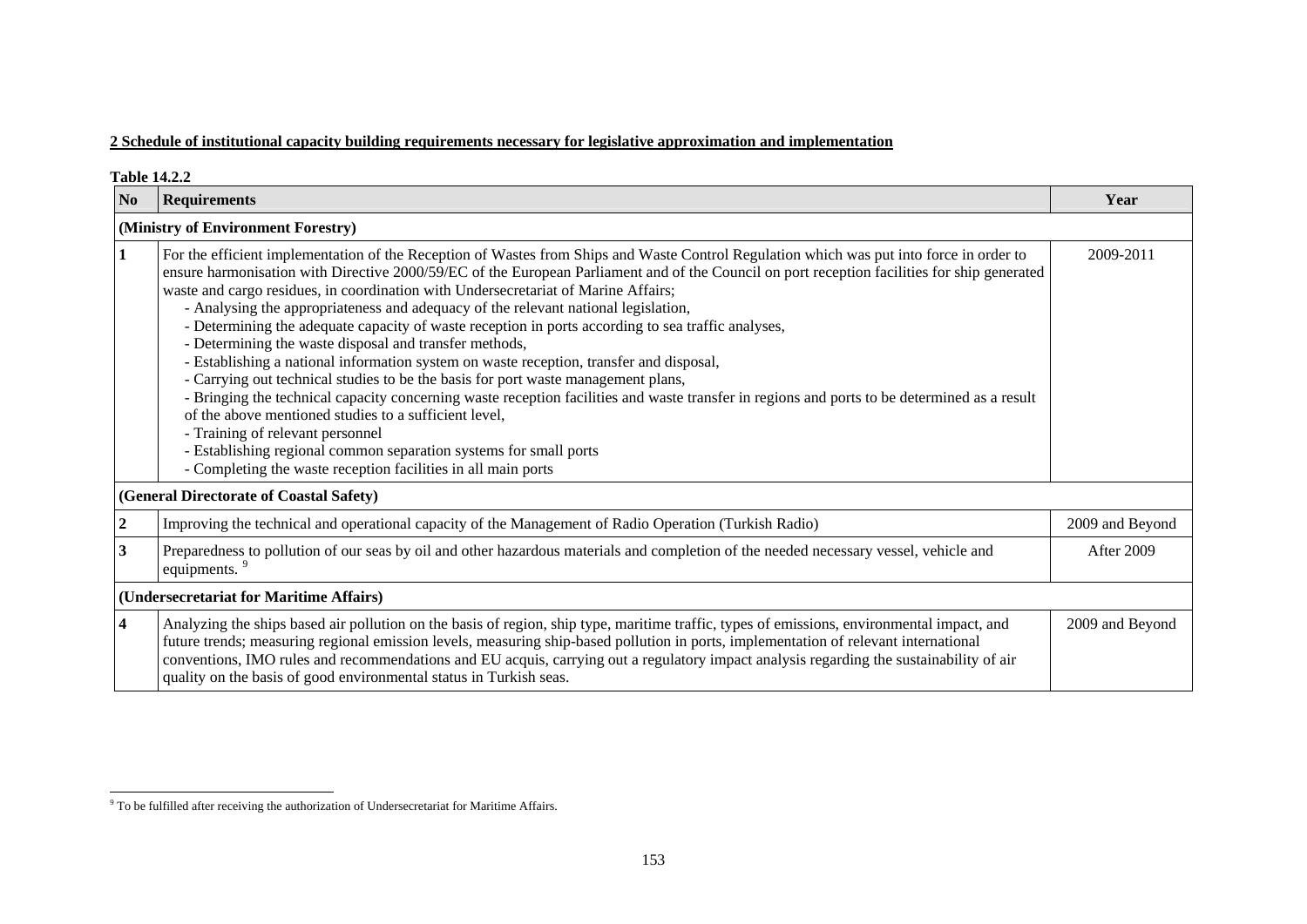# **Table 14.2.2 (Continued)**

| N <sub>o</sub> | <b>Requirements</b>                                                                                                                                                                                                                                                                                                                                                                                                                                                                                                                                                                                                                                                                                                                                                                                                                                                                                                                                                                                                                                                                                                                                                                    | Year            |
|----------------|----------------------------------------------------------------------------------------------------------------------------------------------------------------------------------------------------------------------------------------------------------------------------------------------------------------------------------------------------------------------------------------------------------------------------------------------------------------------------------------------------------------------------------------------------------------------------------------------------------------------------------------------------------------------------------------------------------------------------------------------------------------------------------------------------------------------------------------------------------------------------------------------------------------------------------------------------------------------------------------------------------------------------------------------------------------------------------------------------------------------------------------------------------------------------------------|-----------------|
| 5              | Carrying out the following activities within the scope of preparing a maritime education master plan to meet the manning needs of Turkish<br>and EU Merchant fleets and provide high-quality seamen:<br>- Building a seamen's database<br>- Determining the present and future seamen needs based on trends of the Turkish Merchant fleet<br>- Determining the present and future seamen needs of the EU merchant fleet based on the trend in EU to employ Turkish seamen<br>- Determining education on maritime requirements other than that of the merchant fleet<br>- Identification of the present capacities of existing maritime schools and their development needs in order to provide sustainable quality<br>maritime training<br>- Identifying the problems and alternative solutions to Turkish maritime training<br>- Analysis the alignment of Turkish maritime training legislation and implementation with relevant international conventions, EU acquis,<br>IMO and ILO rules and recommendations and preparing draft legislation for legal gaps and recommendation reports for implementation<br>gaps                                                                 | 2009            |
| 6              | Carrying out the following tasks aimed at providing relief to the maritime traffic in Turkish ports<br>- Becoming a party to the FAL convention and carrying out a regulatory impact analysis<br>- Preparing draft legislation on the implementation of the FAL Convention and relevant EU acquis<br>- Enhancing the administrative capacities of relevant public and private bodies<br>- Training on Port Community System                                                                                                                                                                                                                                                                                                                                                                                                                                                                                                                                                                                                                                                                                                                                                            | 2009 and beyond |
| $\overline{7}$ | Executing following activities in order to enhance administrative capacity for effectively fulfilling compensation obligations and other<br>administrative and auxiliary obligations in incidents involving oil in Turkey:<br>- Conducting training programs and seminars to convey the lessons learned from Erika and Prestige incidents,<br>- Analyzing the national legislation, comparing with examples of good legislation from EU countries, conducting a gap analysis and<br>drafting legislation to fill the gaps,<br>- Presenting implementation manuals in order to ensure the efficient practice of compensation obligations and other administrative and<br>support activities in cases of marine incidents involving oil pollution,<br>- Analyzing the roles and structures of relevant public bodies, comparing with good examples from EU countries and determining<br>necessary precautions for attaining the ideal state,<br>- Establishing national information systems and databases and their regional and international links in order to fulfill the regional and<br>international cooperation requirements of the OPRC Convention and EU Decision no 2850/2000. | 2009            |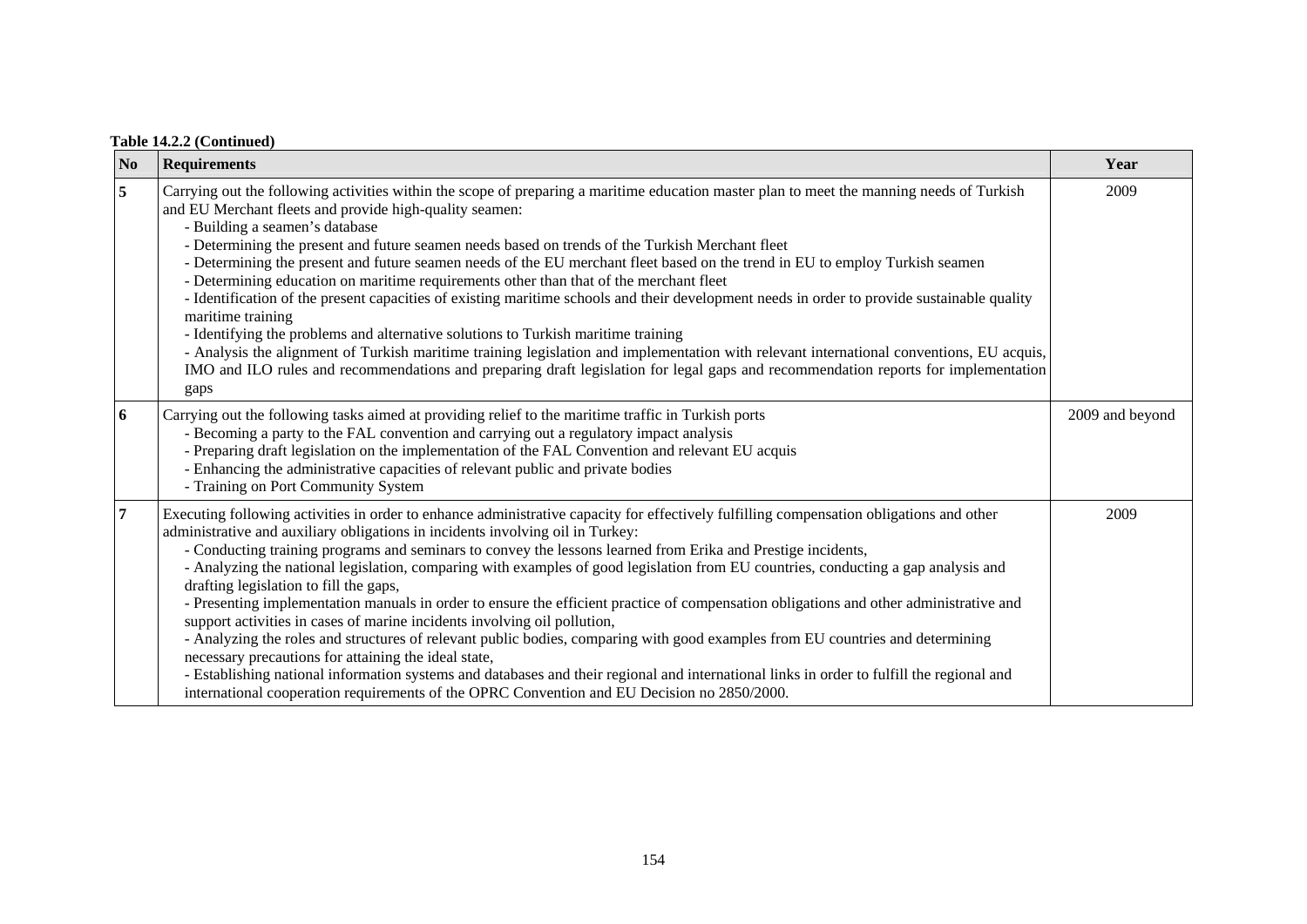# **3 Financial requirements and resources**

| Table 14.2.3.1                                                                                                                 | (Euro)    |                        |                   |              |              |  |  |
|--------------------------------------------------------------------------------------------------------------------------------|-----------|------------------------|-------------------|--------------|--------------|--|--|
| <b>Requirements (Ministry of Environment and</b><br>Forestry)                                                                  | Year      | <b>National Budget</b> | <b>EU</b> sources | <b>Other</b> | <b>Total</b> |  |  |
| <b>I</b> -Investment                                                                                                           |           |                        |                   |              |              |  |  |
| Establishment of a national information system on<br>waste reception facilities and waste transfer in ports                    | 2009-2011 | 1,000,000              | 3,000,000         |              | 4,000,000    |  |  |
| II- Legislative approximation and implementation                                                                               |           |                        |                   |              |              |  |  |
| - Personnel                                                                                                                    |           |                        |                   |              |              |  |  |
| - Training                                                                                                                     |           |                        |                   |              |              |  |  |
| Training of personnel on waste reception facilities<br>and waste transfer in ports                                             | 2009-2011 |                        | 300,000           |              | 300,000      |  |  |
| - Consultancy                                                                                                                  |           |                        |                   |              |              |  |  |
| Implementations of waste reception facilities and<br>waste transfer in ports                                                   | 2009-2011 |                        | 200,000           |              | 200,000      |  |  |
| Feasibility studies for determining the adequate<br>capacity of waste reception facilities and the facilities<br>for joint use | 2009-2011 |                        | 1,000,000         |              | 1,000,000    |  |  |
| - Translation                                                                                                                  |           |                        |                   |              |              |  |  |
| - Other                                                                                                                        |           |                        |                   |              |              |  |  |
| Total                                                                                                                          |           | 1,000,000              | 4,500,000         |              | 5,500,000    |  |  |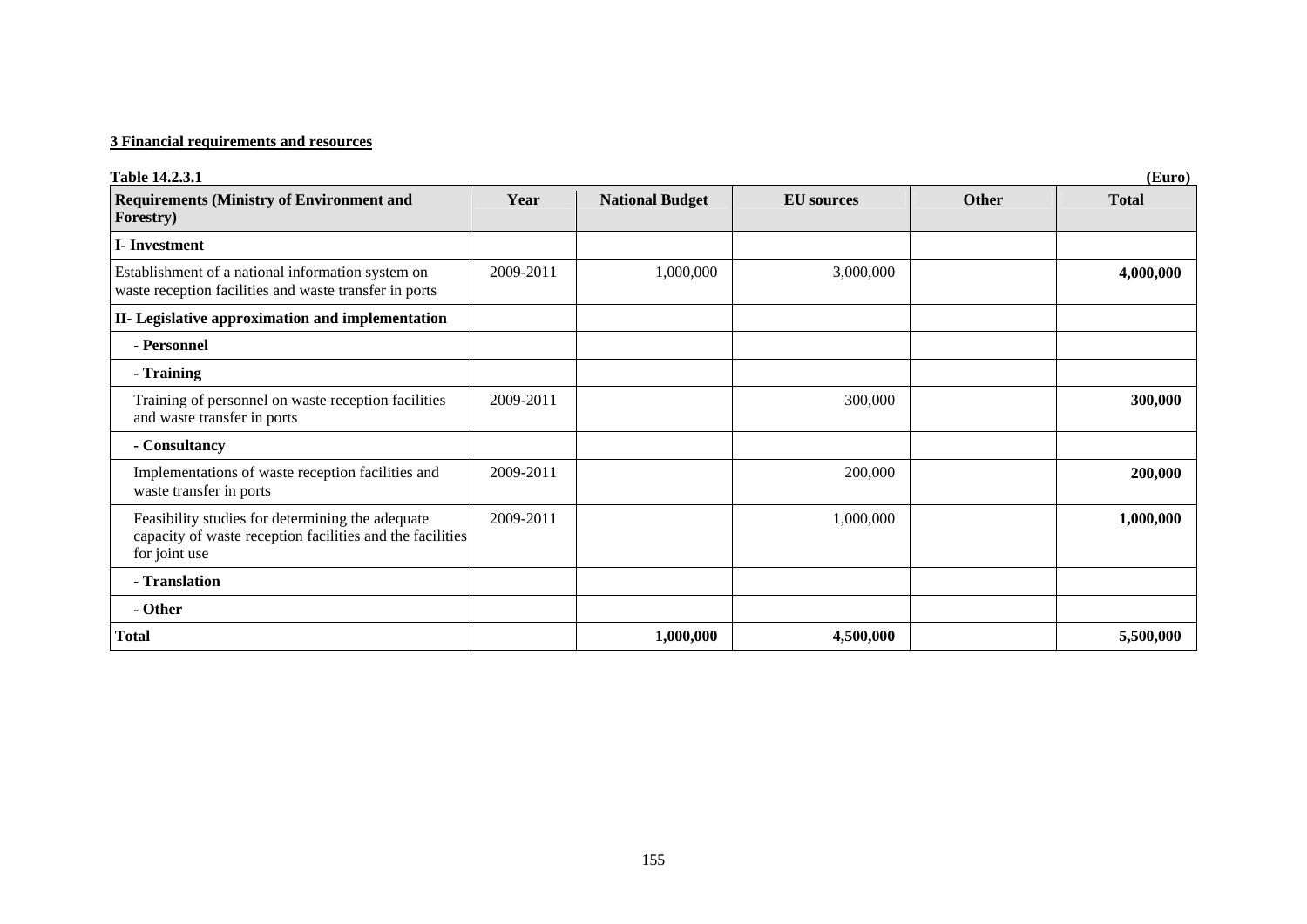| Table 14.2.3.2                                                                                        | (Euro)    |                        |                   |              |              |  |  |
|-------------------------------------------------------------------------------------------------------|-----------|------------------------|-------------------|--------------|--------------|--|--|
| <b>Requirements (General Directorate of Coastal</b><br>Safety)                                        | Year      | <b>National Budget</b> | <b>EU</b> sources | <b>Other</b> | <b>Total</b> |  |  |
| <b>I</b> -Investment                                                                                  |           |                        |                   |              |              |  |  |
| Upgrading the technical and operational capacity of<br>Turkish Coastal Radio (Supply) <sup>10</sup>   | 2007-2011 | 700,000                | 2,100,000         |              | 2,800,000    |  |  |
| II- Legislative approximation and implementation                                                      |           |                        |                   |              |              |  |  |
| - Personnel                                                                                           |           |                        |                   |              |              |  |  |
| - Training                                                                                            |           |                        |                   |              |              |  |  |
| - Consultancy                                                                                         |           |                        |                   |              |              |  |  |
| Upgrading the technical and operational capacity of<br>Turkish Coastal Radio (Twinning) <sup>11</sup> | 2007-2011 |                        | 250,000           |              | 250,000      |  |  |
| - Translation                                                                                         |           |                        |                   |              |              |  |  |
| - Other                                                                                               |           |                        |                   |              |              |  |  |
| <b>Total</b>                                                                                          |           | 700,000                | 2,350,000         |              | 3,050,000    |  |  |

<sup>&</sup>lt;sup>10</sup> Financed by the project titled "Safer Seas: Upgrading the technical and operational capacity of Turkish Coastal Radio - TR 07.02.26" under the Pre-accession Financial Assistance Financial 2007 Programme

<span id="page-8-1"></span><span id="page-8-0"></span><sup>&</sup>lt;sup>11</sup> Financed by the project titled "Safer Seas: Upgrading the technical and operational capacity of Turkish Coastal Radio - TR 07.02.26" under the Pre-accession Financial Assistance Financial 2007 Programme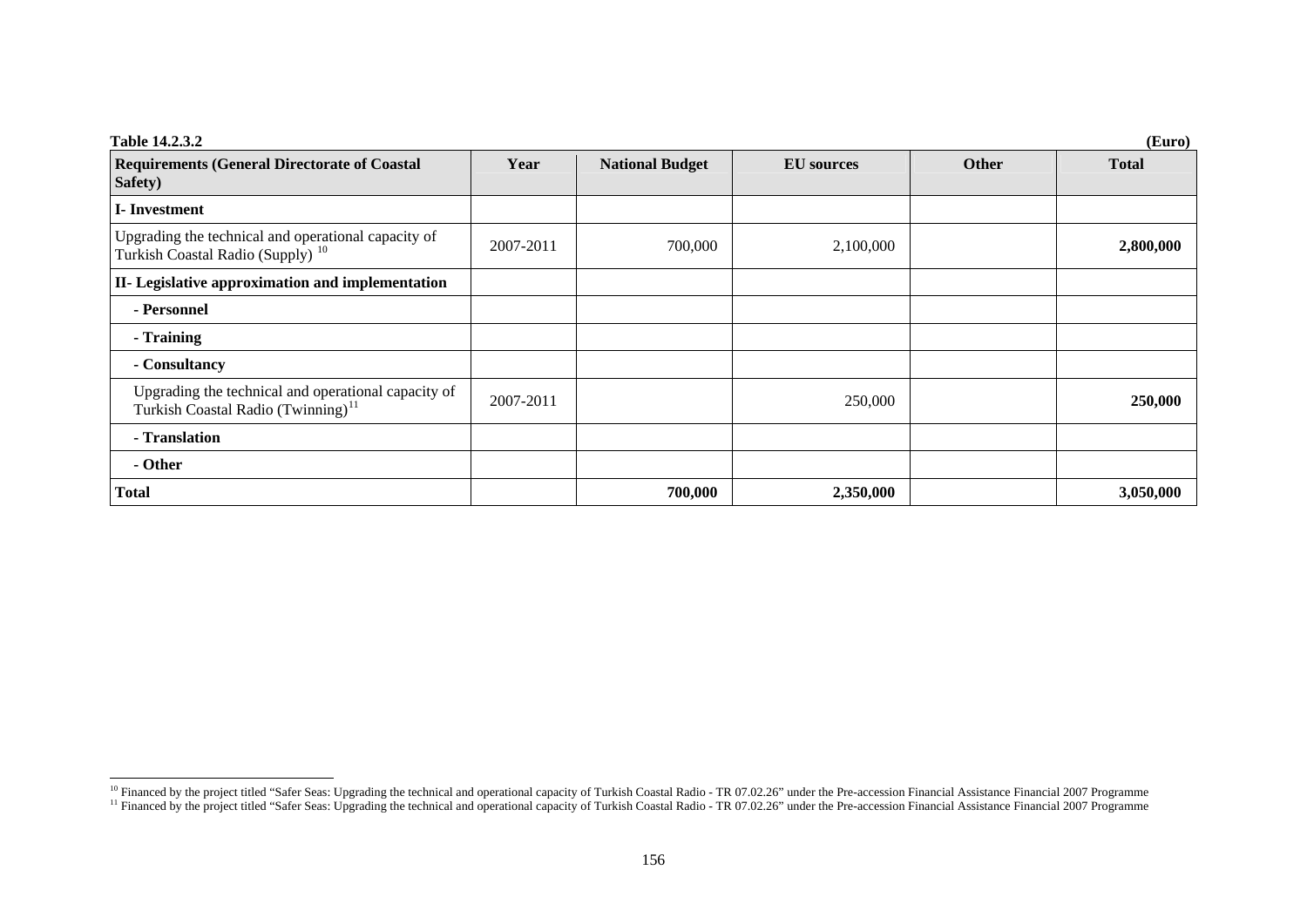| Table 14.2.3.3                                                                                                                                                                                                                                               |           |                        |                   |              | (Euro)       |
|--------------------------------------------------------------------------------------------------------------------------------------------------------------------------------------------------------------------------------------------------------------|-----------|------------------------|-------------------|--------------|--------------|
| <b>Requirements (Undersecretariat for Maritime</b><br>Affairs)                                                                                                                                                                                               | Year      | <b>National Budget</b> | <b>EU</b> sources | <b>Other</b> | <b>Total</b> |
| <b>I-Investment</b>                                                                                                                                                                                                                                          |           |                        |                   |              |              |
| Establishing a system for continuously measuring and<br>monitoring ship-based air pollution in selected ports and<br>sea areas                                                                                                                               | 2011-2012 | 1,000,000              | 3,000,000         |              | 4,000,000    |
| Setting up an information system and database for<br>continuous monitoring of ship-based air pollution                                                                                                                                                       | 2011-2012 | 250,000                | 750,000           |              | 1,000,000    |
| Setting up a seamen information system and database.                                                                                                                                                                                                         | 2009-2010 | 250,000                | 750,000           |              | 1,000,000    |
| Setting up national information systems and databases<br>and their regional and international links in order to<br>fulfill the regional and international cooperation<br>requirements in accordance with the OPRC Convention<br>and EU Decision no 2850/2000 | 2009-2010 | 500,000                | 1,500,000         |              | 2,000,000    |
| II- Legislative approximation and implementation                                                                                                                                                                                                             |           |                        |                   |              |              |
| - Personnel                                                                                                                                                                                                                                                  |           |                        |                   |              |              |
| - Training                                                                                                                                                                                                                                                   |           |                        |                   |              |              |
| Training and seminars for all parties on ship-based<br>maritime pollution, relevant national and<br>international legislation and implementation                                                                                                             | 2011-2012 |                        | 500,000           |              | 500,000      |
| Training and seminars for all parties on national and<br>international legislation and implementation on<br>seamen                                                                                                                                           | 2009-2010 |                        | 200,000           |              | 200,000      |
| Training and seminars for all parties on using<br>seamen's information system and database                                                                                                                                                                   | 2009-2010 |                        | 100,000           |              | 100,000      |
| Training and seminar for all parties for conveying<br>lessons learned from Erika and Prestige incidents                                                                                                                                                      | 2009-2010 |                        | 1,000,000         |              | 1,000,000    |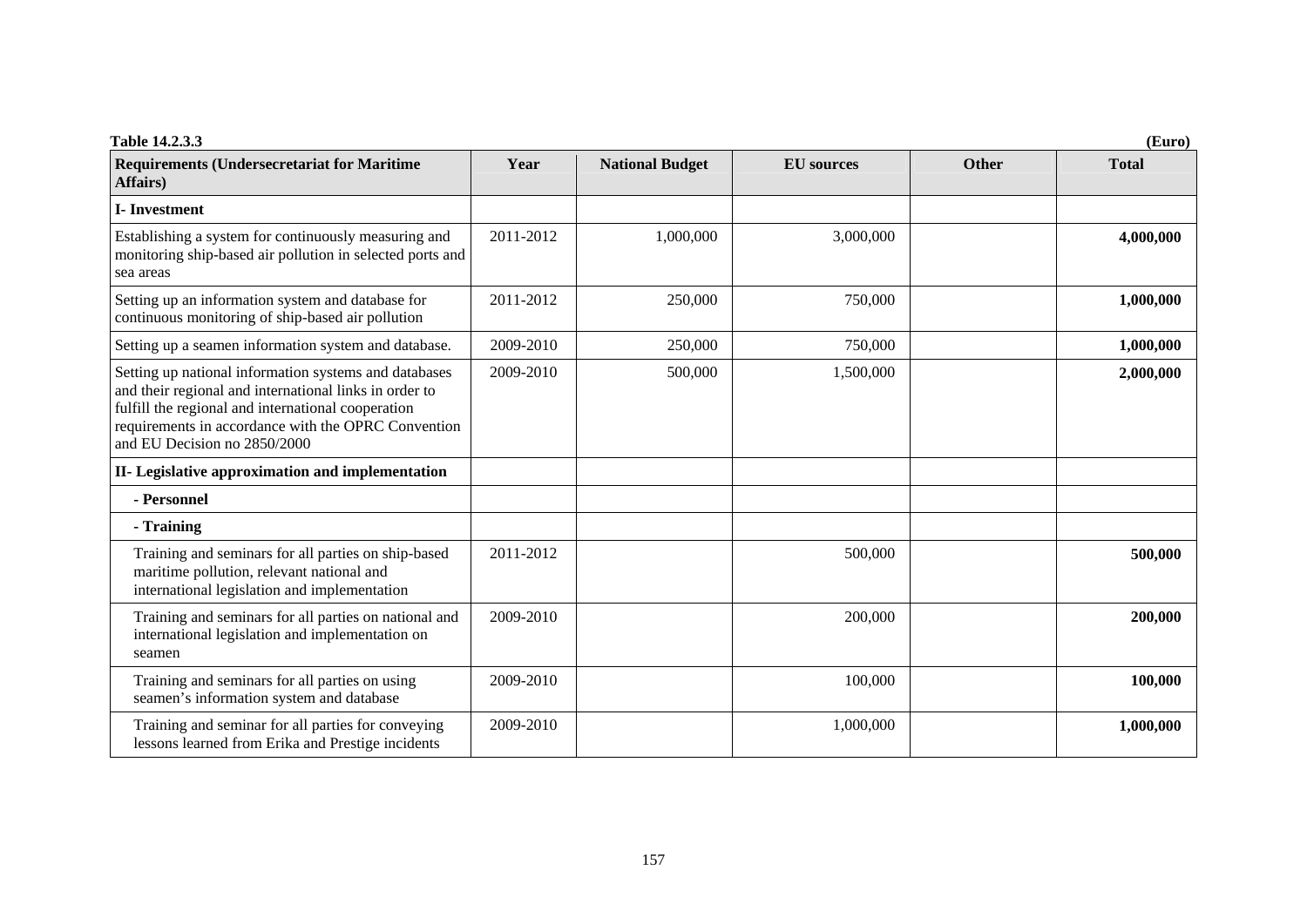| Table 14.2.3.3 (Continued)                                                                                                                                                                                                                                                                                                                                                                                                                                                                                                          | (Euro)    |                        |                   |              |              |  |
|-------------------------------------------------------------------------------------------------------------------------------------------------------------------------------------------------------------------------------------------------------------------------------------------------------------------------------------------------------------------------------------------------------------------------------------------------------------------------------------------------------------------------------------|-----------|------------------------|-------------------|--------------|--------------|--|
| <b>Requirements (Undersecretariat for Maritime</b><br><b>Affairs</b> )                                                                                                                                                                                                                                                                                                                                                                                                                                                              | Year      | <b>National Budget</b> | <b>EU</b> sources | <b>Other</b> | <b>Total</b> |  |
| Training and seminars for all parties on the FAL<br>convention and implementation of the national<br>legislation                                                                                                                                                                                                                                                                                                                                                                                                                    | 2011-2012 |                        | 300,000           |              | 300,000      |  |
| - Consultancy                                                                                                                                                                                                                                                                                                                                                                                                                                                                                                                       |           |                        |                   |              |              |  |
| Consultancy on analyzing the ships based air<br>pollution on the basis of region, ship type, maritime<br>traffic, types of emissions, environmental impact,<br>and future trends; measuring regional emission<br>levels, measuring ship-based pollution in ports,<br>implementation of relevant international<br>conventions, IMO rules and recommendations and<br>EU acquis, carrying out a regulatory impact analysis<br>regarding the sustainability of air quality on the basis<br>of good environmental status in Turkish seas | 2011-2012 |                        | 1.500.000         |              | 1.500.000    |  |
| Consultancy on carrying out the following activities<br>within the scope of preparing a maritime education<br>master plan to meet the manning needs of Turkish<br>and EU Merchant fleets and provide high-quality<br>seamen                                                                                                                                                                                                                                                                                                         | 2009-2010 |                        | 1,000,000         |              | 1,000,000    |  |

158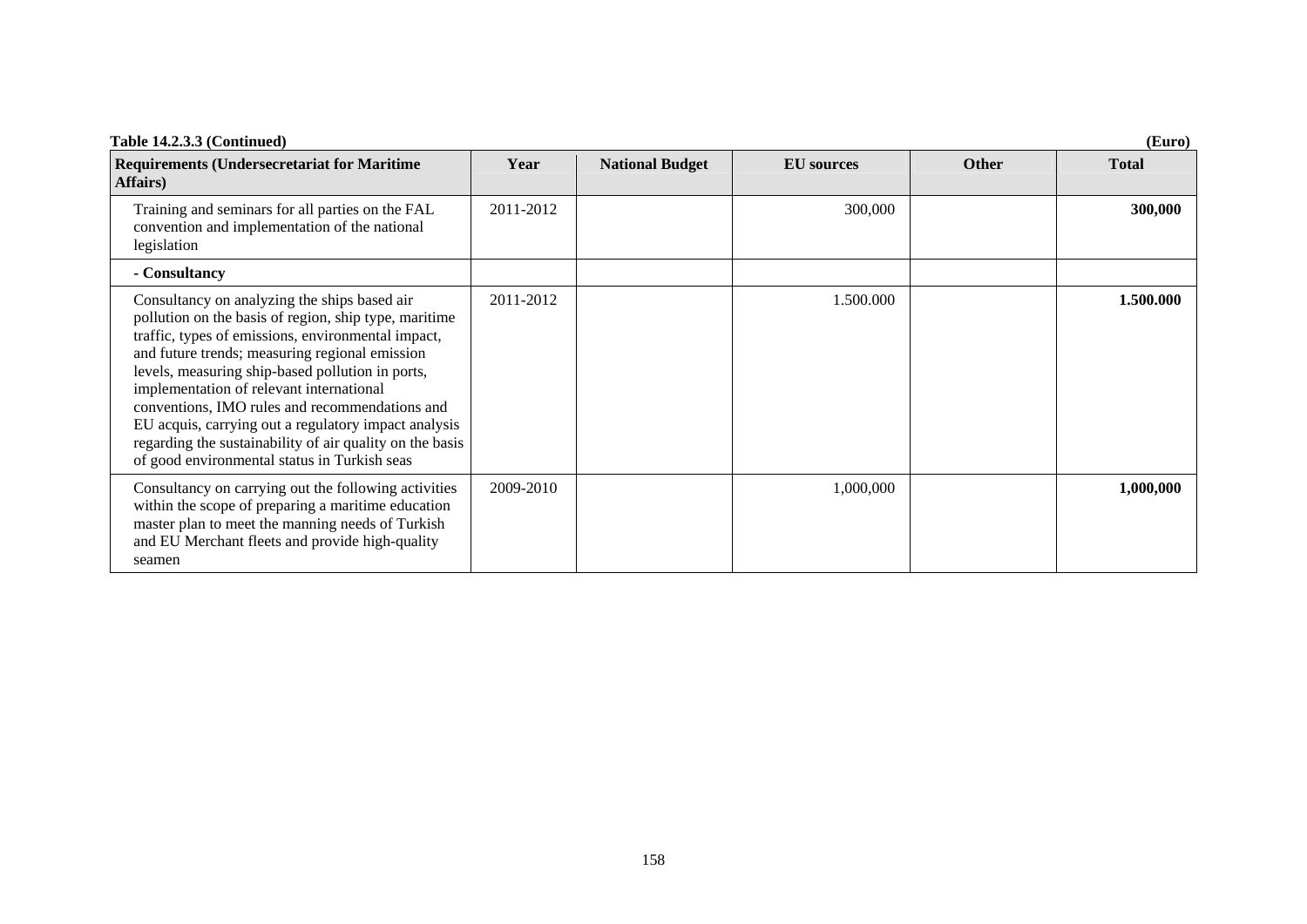| Table 14.2.3.3 (Continued)                                                                                                                                                                                                                                                                                                                                                                                                                                                                                                                                                                                                                                                                                                         | (Euro)    |                        |                   |              |              |  |  |
|------------------------------------------------------------------------------------------------------------------------------------------------------------------------------------------------------------------------------------------------------------------------------------------------------------------------------------------------------------------------------------------------------------------------------------------------------------------------------------------------------------------------------------------------------------------------------------------------------------------------------------------------------------------------------------------------------------------------------------|-----------|------------------------|-------------------|--------------|--------------|--|--|
| <b>Requirements (Undersecretariat for Maritime</b><br>Affairs)                                                                                                                                                                                                                                                                                                                                                                                                                                                                                                                                                                                                                                                                     | Year      | <b>National Budget</b> | <b>EU</b> sources | <b>Other</b> | <b>Total</b> |  |  |
| Procurement of consultancy services on the<br>following matters:<br>- Analyzing the national legislation, comparing with<br>examples of good legislation from EU countries,<br>conducting a gap analysis and drafting legislation to<br>fill the gaps regarding incidents involving oil<br>pollution,<br>- Presenting implementation manuals in order to<br>ensure the efficient practice of compensation<br>obligations and other administrative and support<br>activities in cases of marine incidents involving oil<br>pollution,<br>- Analyzing the roles and structures of relevant<br>public bodies, comparing with good examples from<br>EU countries and determining necessary precautions<br>for reaching the ideal state | 2009-2010 |                        | 1,500,000         |              | 1,500,000    |  |  |
| Consultancy on carrying out activities regarding<br>relieving traffic in Turkish ports                                                                                                                                                                                                                                                                                                                                                                                                                                                                                                                                                                                                                                             | 2011-2012 |                        | 1,000,000         |              | 1,000,000    |  |  |
| - Translation                                                                                                                                                                                                                                                                                                                                                                                                                                                                                                                                                                                                                                                                                                                      |           |                        |                   |              |              |  |  |
| - Other                                                                                                                                                                                                                                                                                                                                                                                                                                                                                                                                                                                                                                                                                                                            |           |                        |                   |              |              |  |  |
| <b>Total</b>                                                                                                                                                                                                                                                                                                                                                                                                                                                                                                                                                                                                                                                                                                                       |           | 2,000,000              | 13,100,000        |              | 15,100,000   |  |  |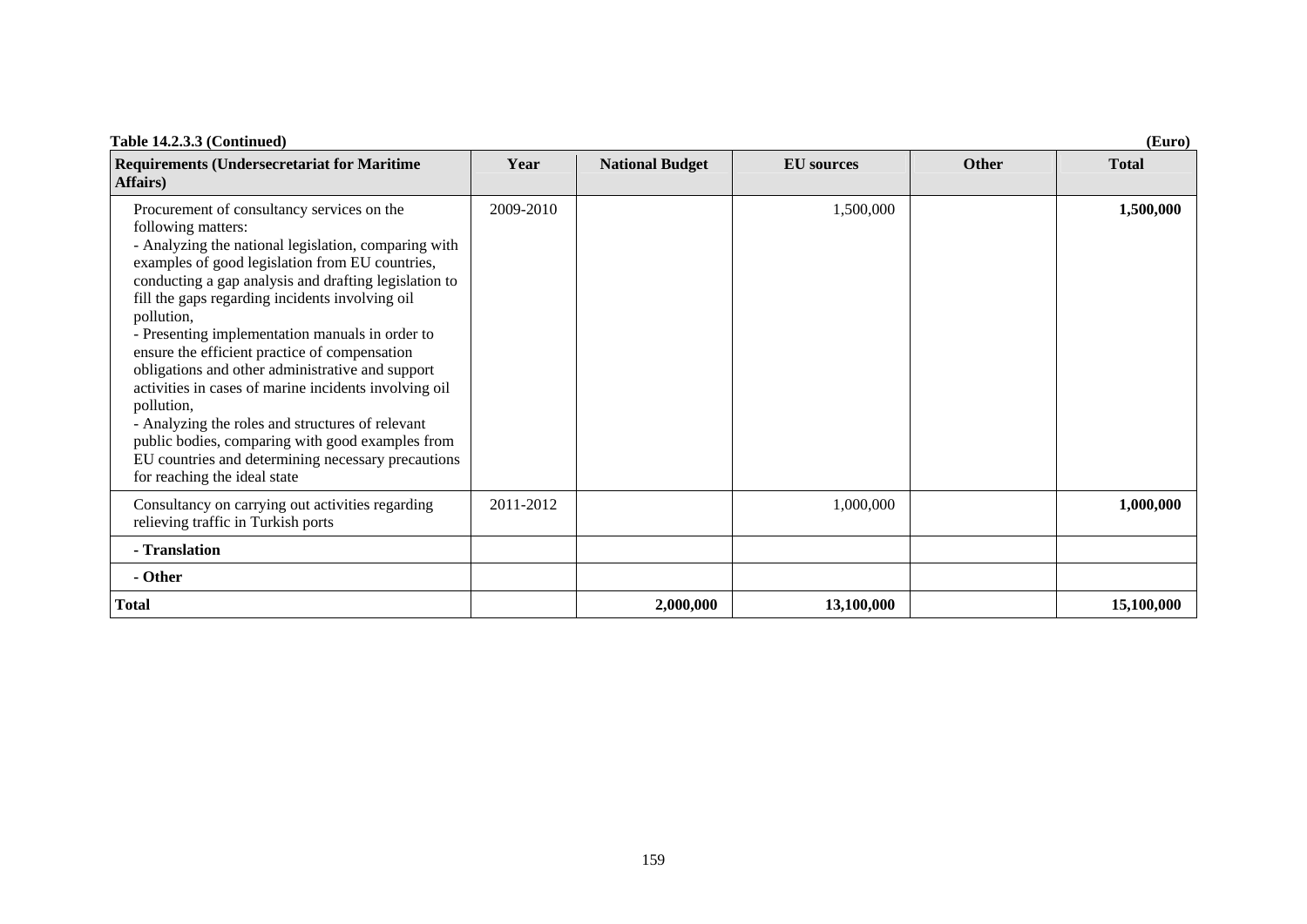**Priority 14.3 In the field of aviation, providing a clear strategy for the progressive alignment to the acquis on the Single European Sky, and alignment with, and implement, the relevant provisions and specificities of the European Civil Aviation Conference's policy statement in the field of civil aviation security** 

# **1 Schedule of legislative alignment**

#### **Table 14.3.1**

| N <sub>0</sub>          | <b>EU</b> legislation in force | <b>Draft Turkish legislation</b>                                                                                                                                                | <b>Scope</b>                                                                                                                                             | Institution in charge                                                                                                          | <b>Publication date</b>                                                     |
|-------------------------|--------------------------------|---------------------------------------------------------------------------------------------------------------------------------------------------------------------------------|----------------------------------------------------------------------------------------------------------------------------------------------------------|--------------------------------------------------------------------------------------------------------------------------------|-----------------------------------------------------------------------------|
| $\mathbf{1}$            | Regulation No.<br>2150/2005/EC | Legislation Aiming at<br>Harmonization with the<br><b>Commission Regulation</b><br>Laying down Common Rules<br>for the Flexible Use of the<br>Airspace                          | Identification of common rules for the flexible use of the<br>air space                                                                                  | Ministry of<br>Transport,<br>Directorate General<br>of Civil Aviation,<br>General Directorate<br>of State Airport<br>Authority | To be enacted within<br>the framework of full<br>membership<br>perspective. |
| $\overline{2}$          | Regulation No. 730/2006/EC     | Legislation Aiming at<br>Harmonization with the<br>Commission Regulation on<br>Airspace Classification                                                                          | Identification of the fundamental rules concerning air<br>space classification and access of flights operated under<br>visual flight rules above FL 195. | Ministry of<br>Transport,<br>Directorate General<br>of Civil Aviation,<br>General Directorate<br>of State Airport<br>Authority | To be enacted within<br>the framework of full<br>membership<br>perspective. |
| $\mathbf{3}$            | Regulation No. 95/93/EEC       | Implementing Regulation on<br>Slot Implementing Principles                                                                                                                      | Transformation of the Instruction on Slot Implementing<br>Principles into an implementing regulation.                                                    | Directorate General<br>of Civil Aviation                                                                                       | 2009                                                                        |
| $\overline{\mathbf{4}}$ | Regulation No.<br>2096/2005/EC | Legislation Aiming at<br>Harmonization with the<br><b>Commission Regulation</b><br>Laying down Common<br>Requirements for the<br>Provision of Air Navigation<br><b>Services</b> | Identification of common rules for the provision of air<br>navigation services.                                                                          | Ministry of<br>Transport,<br>Directorate General<br>of Civil Aviation,<br>General Directorate<br>of State Airport<br>Authority | To be enacted within<br>the framework of full<br>membership<br>perspective. |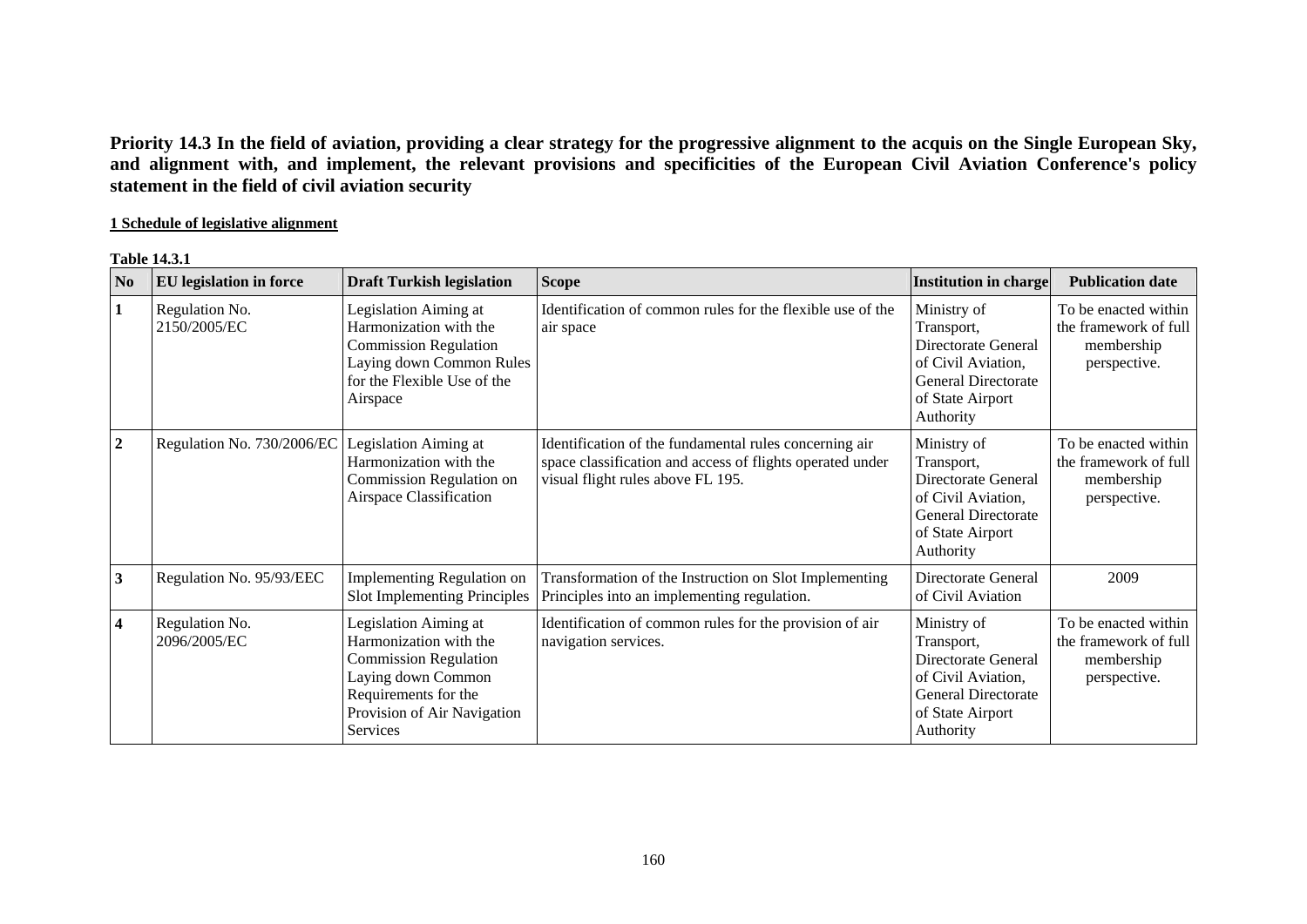| N <sub>0</sub> | <b>EU</b> legislation in force | <b>Draft Turkish legislation</b>                                                                                                                                                      | <b>Scope</b>                                                                                                                  | <b>Institution in charge</b>                                                                                                          | <b>Publication date</b>                                                     |
|----------------|--------------------------------|---------------------------------------------------------------------------------------------------------------------------------------------------------------------------------------|-------------------------------------------------------------------------------------------------------------------------------|---------------------------------------------------------------------------------------------------------------------------------------|-----------------------------------------------------------------------------|
| $\overline{5}$ | Regulation No. 549/2004/EC     | Legislation Aiming at<br>Harmonization with the<br>Framework Council<br>Regulation on the Single<br>European Sky                                                                      | Establishment of the legal framework necessary for the<br>creation of the Single European Sky.                                | Ministry of<br>Transport,<br>Directorate General<br>of Civil Aviation,<br><b>General Directorate</b><br>of State Airport<br>Authority | To be enacted within<br>the framework of full<br>membership<br>perspective. |
| 6              | Regulation No. 550/2004/EC     | Single European Sky -<br>Legislation Aiming at<br>Harmonization with the<br>Council Regulation on<br><b>Service Provision</b>                                                         | Establishment of the legal framework necessary for the<br>provision of air navigation services in the Single European<br>Sky. | Ministry of<br>Transport,<br>Directorate General<br>of Civil Aviation,<br><b>General Directorate</b><br>of State Airport<br>Authority | To be enacted within<br>the framework of full<br>membership<br>perspective. |
| $\overline{7}$ | Regulation No. 551/2004/EC     | Single European Sky -<br>Legislation Aiming at<br>Harmonization with the<br>Council Regulation on the<br>Airspace                                                                     | Establishment of the legal framework relating to the air<br>space in the Single European Sky                                  | Ministry of<br>Transport,<br>Directorate General<br>of Civil Aviation,<br><b>General Directorate</b><br>of State Airport<br>Authority | To be enacted within<br>the framework of full<br>membership<br>perspective. |
| 8              | Regulation No. 552/2004/EC     | Single European Sky -<br>Legislation Aiming at<br>Harmonization with the<br>Council Regulation on the<br>Interoperability of the<br>European Air Traffic<br><b>Management Network</b> | Assurance of Interoperability of the European Air Traffic<br><b>Management Network</b>                                        | Ministry of<br>Transport,<br>Directorate General<br>of Civil Aviation,<br><b>General Directorate</b><br>of State Airport<br>Authority | To be enacted within<br>the framework of full<br>membership<br>perspective. |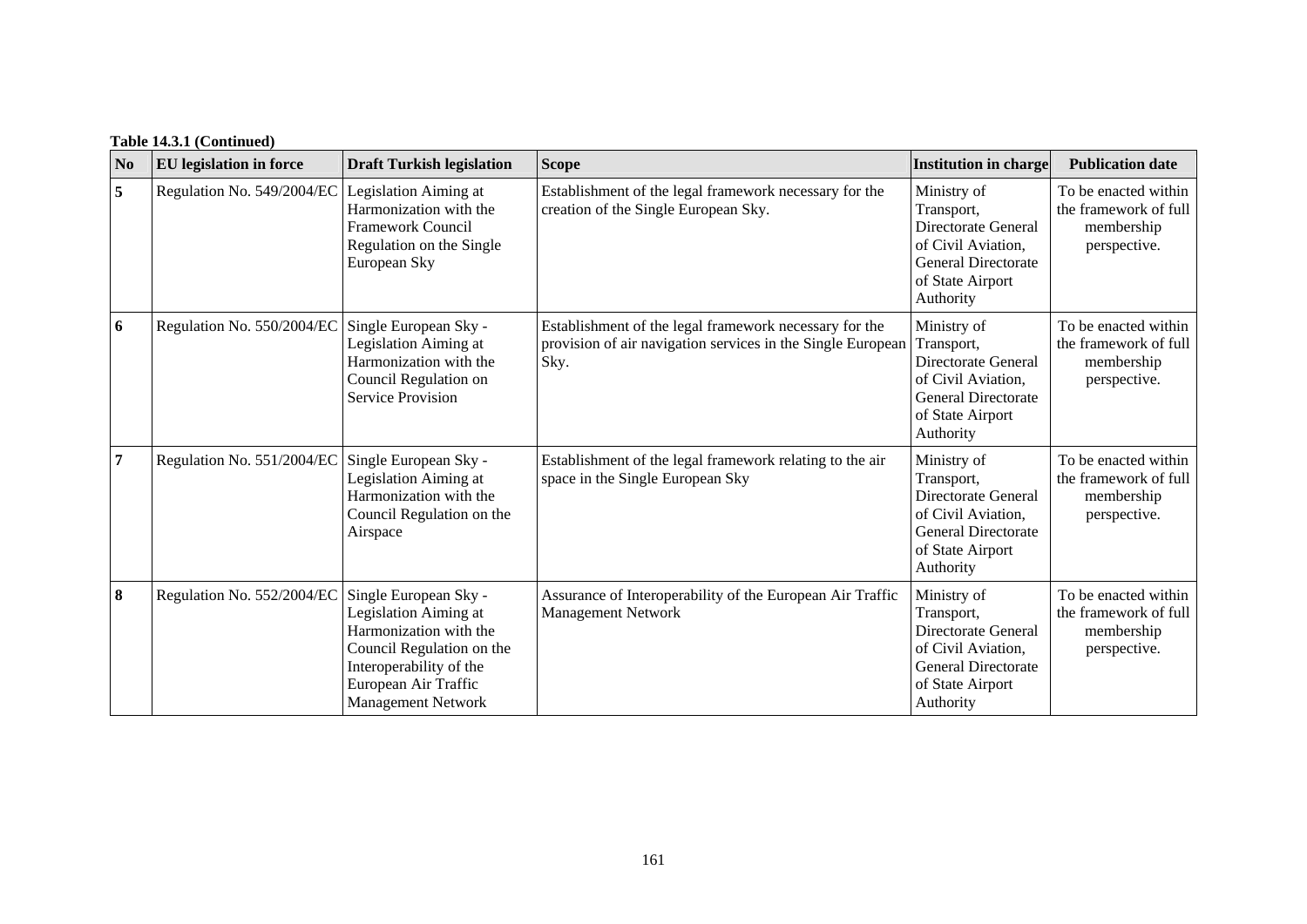### **Table 14.3.1 (Continued)**

| N <sub>0</sub> | <b>EU</b> legislation in force                                    | <b>Draft Turkish legislation</b>                                                                                                      | <b>Scope</b>                                                                                                                                                                                                                                                                       | <b>Institution in charge</b>             | <b>Publication date</b> |
|----------------|-------------------------------------------------------------------|---------------------------------------------------------------------------------------------------------------------------------------|------------------------------------------------------------------------------------------------------------------------------------------------------------------------------------------------------------------------------------------------------------------------------------|------------------------------------------|-------------------------|
| $\overline{9}$ | PART M in the annex of the<br>Council Regulation No.<br>2042/2003 | <b>Implementing Regulation on</b><br><b>Commercial Air Operators</b><br>Rev.1)                                                        | Regulating the maintenance system of Commercial Air<br>Transport Corporations according to EASA standards and<br>Maintenance System SHY-M in accordance with PART-M, introducing the technical<br>control of civil aircrafts within Turkish registry in terms of<br>airworthiness. | Directorate General<br>of Civil Aviation | 2009                    |
| 10             | Directive No.96/67/EC                                             | Implementing Regulation on<br>the Ground Services of<br>Airports (SHY-22) $12$                                                        | Regulation of the conditions of access to the ground<br>handling market and service standards.                                                                                                                                                                                     | Directorate General<br>of Civil Aviation | 2009                    |
| 11             | Regulation No. 261/2004/EC                                        | Instruction on the Rights of<br>Passengers <sup>13</sup>                                                                              | To make arrangements concerning the passenger<br>grievances.                                                                                                                                                                                                                       | Directorate General<br>of Civil Aviation | 2009                    |
| 12             | Regulation No.<br>2299/89/EEC                                     | Instruction on the<br><b>Computerized Reservation</b><br><b>Systems</b>                                                               | Regulation of rules concerning the operation of<br>computerized reservation systems.                                                                                                                                                                                               | Directorate General<br>of Civil Aviation | 2010                    |
| 13             | Regulation No. 1107/2006                                          | <b>Implementing Regulation on</b><br>the Rights of Disabled<br>Persons and Persons with<br>Reduced Mobility when<br>Travelling by Air | Regulation of the rights of disabled persons and persons<br>with reduced mobility when travelling by air                                                                                                                                                                           | Directorate General<br>of Civil Aviation | 2009                    |
| 14             | Directive No. $2004/36$ /EC <sup>14</sup>                         | Implementing Regulation on<br>Safety Assessment of<br>Domestic and Foreign Aerial<br>Vehicles                                         | Safety assessment of domestic and foreign aerial vehicles.                                                                                                                                                                                                                         | Directorate General<br>of Civil Aviation | 2009                    |

<span id="page-14-1"></span><span id="page-14-0"></span><sup>&</sup>lt;sup>12</sup> It is also mentioned under "Priority 4.1 Continuing to remove restrictions affecting foreign direct investments originating from the EU"

<sup>&</sup>lt;sup>13</sup> It is also mentioned under the "Priority 28.1 Further aligning with the consumer acquis and ensuring adequate administrative structures and enforcement capacity.

<span id="page-14-2"></span><sup>&</sup>lt;sup>14</sup> Directive No. 2004/36/EC was abolished with Regulation No. 216/2008/EC however is being arranged within the scope of Article 69 (5) of the Regulation.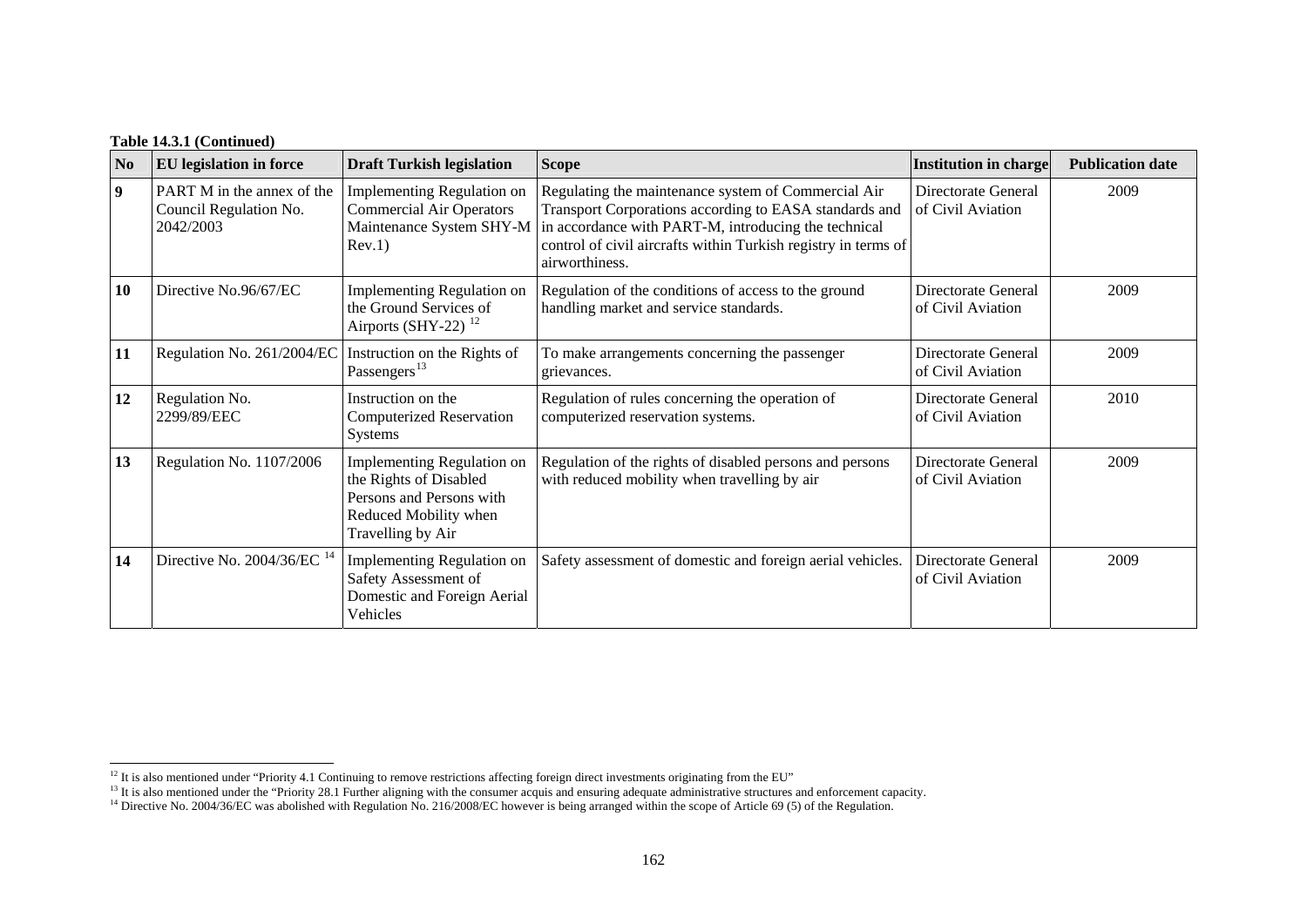| N <sub>0</sub> | <b>EU</b> legislation in force | <b>Draft Turkish legislation</b>                                                                                                                                                                                                   | <b>Scope</b>                                                                                                                                                                                                     | <b>Institution in charge</b>                                                             | <b>Publication date</b>                                                     |
|----------------|--------------------------------|------------------------------------------------------------------------------------------------------------------------------------------------------------------------------------------------------------------------------------|------------------------------------------------------------------------------------------------------------------------------------------------------------------------------------------------------------------|------------------------------------------------------------------------------------------|-----------------------------------------------------------------------------|
| 15             | Regulation No. 1032/2006       | Implementing Regulation on<br><b>Automatic System</b><br>Requirements for Exchange<br>of Flight Information Among<br>Air Traffic Control Units<br>with the Aim of<br>Announcement, Coordination<br>and Transfer of Flights.        | Making arrangements concerning automatic system<br>requirements for exchange of flight information among air<br>traffic control units with the aim of announcement,<br>Coordination and Transfer of Flights.     | Ministry of<br>Transport,<br><b>General Directorate</b><br>of State Airport<br>Authority | After 2011                                                                  |
| 16             | Regulation No. 1033/2006       | Implementing Regulation on<br>Requirements concerning<br>Procedures for Flight Plans<br>before the flight for Single<br>European Sky.                                                                                              | Making arrangements concerning requirements<br>concerning procedures for flight plans before the flight for<br>Single European Sky.                                                                              | Ministry of<br>Transport,<br><b>General Directorate</b><br>of State Airport<br>Authority | After 2011                                                                  |
| 17             | Regulation No. 1794/2006       | Implementing Regulation on<br>Tariffs for Air Navigation<br>Services.                                                                                                                                                              | Developing joint tariff plans for air navigation services                                                                                                                                                        | Ministry of<br>Transport,<br><b>General Directorate</b><br>of State Airport<br>Authority | To be enacted within<br>the framework of full<br>membership<br>perspective. |
| 18             | Regulation No. 633/2007        | Implementing Regulation on<br>Implementation<br>Requirements of Flight<br><b>Message Transfer Protocol</b><br>used Among Air Traffic<br>Control Units with the Aim<br>of Announcement,<br>Coordination and Transfer of<br>Flights. | Making arrangements concerning implementation<br>requirements of flight message transfer protocol used<br>among air traffic control units with the aim of<br>announcement, coordination and transfer of flights. | Ministry of<br>Transport,<br><b>General Directorate</b><br>of State Airport<br>Authority | After 2011                                                                  |
| 19             | Regulation No. 1265/2007       | Implementing Regulation the<br>Requirements for Air-<br><b>Ground Voice Channel</b><br>Spacing for Single European<br>Sky                                                                                                          | Making arrangements concerning requirements for air-<br>ground voice channel spacing for Single European Sky                                                                                                     | Ministry of<br>Transport,<br><b>General Directorate</b><br>of State Airport<br>Authority | After 2011                                                                  |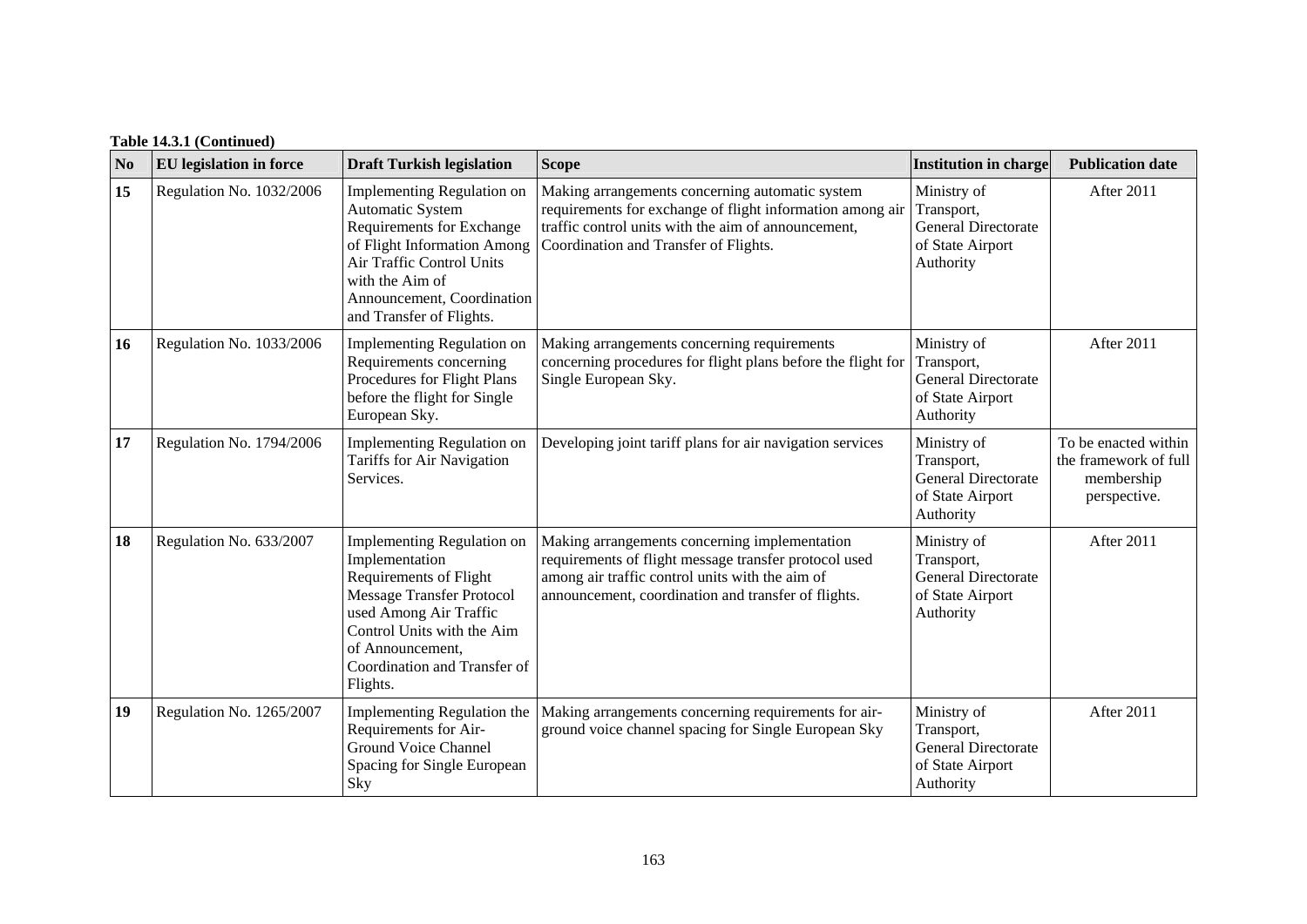# **Table 14.3.1 (Continued)**

| N <sub>0</sub> | <b>EU</b> legislation in force | <b>Draft Turkish legislation</b>                                                                                                                    | <b>Scope</b>                                                                                                                 | Institution in charge                                                                                                          | <b>Publication date</b>                                                     |
|----------------|--------------------------------|-----------------------------------------------------------------------------------------------------------------------------------------------------|------------------------------------------------------------------------------------------------------------------------------|--------------------------------------------------------------------------------------------------------------------------------|-----------------------------------------------------------------------------|
| 20             | Regulation No. 1315/2007       | Implementing Regulation on<br>Safety Surveillance in Air<br><b>Traffic Management</b>                                                               | Making arrangements concerning safety surveillance in air<br>traffic management                                              | Ministry of<br>Transport,<br>Directorate General<br>of Civil Aviation,<br>General Directorate<br>of State Airport<br>Authority | To be enacted within<br>the framework of full<br>membership<br>perspective. |
| 21             | Regulation No. 1321/2007       | Implementing Regulation on<br><b>Implementing Principles for</b><br>Collecting Information on<br>Civil Aviation Incidents in a<br>Central Pool.     | Identifying implementing principles in order to collect<br>information on civil aviation incidents in a central pool.        | Ministry of<br>Transport,<br><b>General Directorate</b><br>of State Airport<br>Authority                                       | To be enacted within<br>the framework of full<br>membership<br>perspective. |
| 22             | Regulation No. 1330/2007       | Implementing Regulation on<br><b>Implementing Principles for</b><br>Conveying Information on<br>Civil Aviation Incidents to<br>the Relevant Parties | Identifying implementing principles in order to convey<br>information on civil aviation incidents to the relevant<br>parties | Ministry of<br>Transport,<br><b>General Directorate</b><br>of State Airport<br>Authority                                       | After 2011                                                                  |

# **2 Schedule of institutional capacity building requirements necessary for legislative approximation and implementation**

No institutional capacity building requirement is envisaged under this priority at this stage.

#### **3 Financial requirements and resources**

No financial requirement is envisaged under this priority at this stage.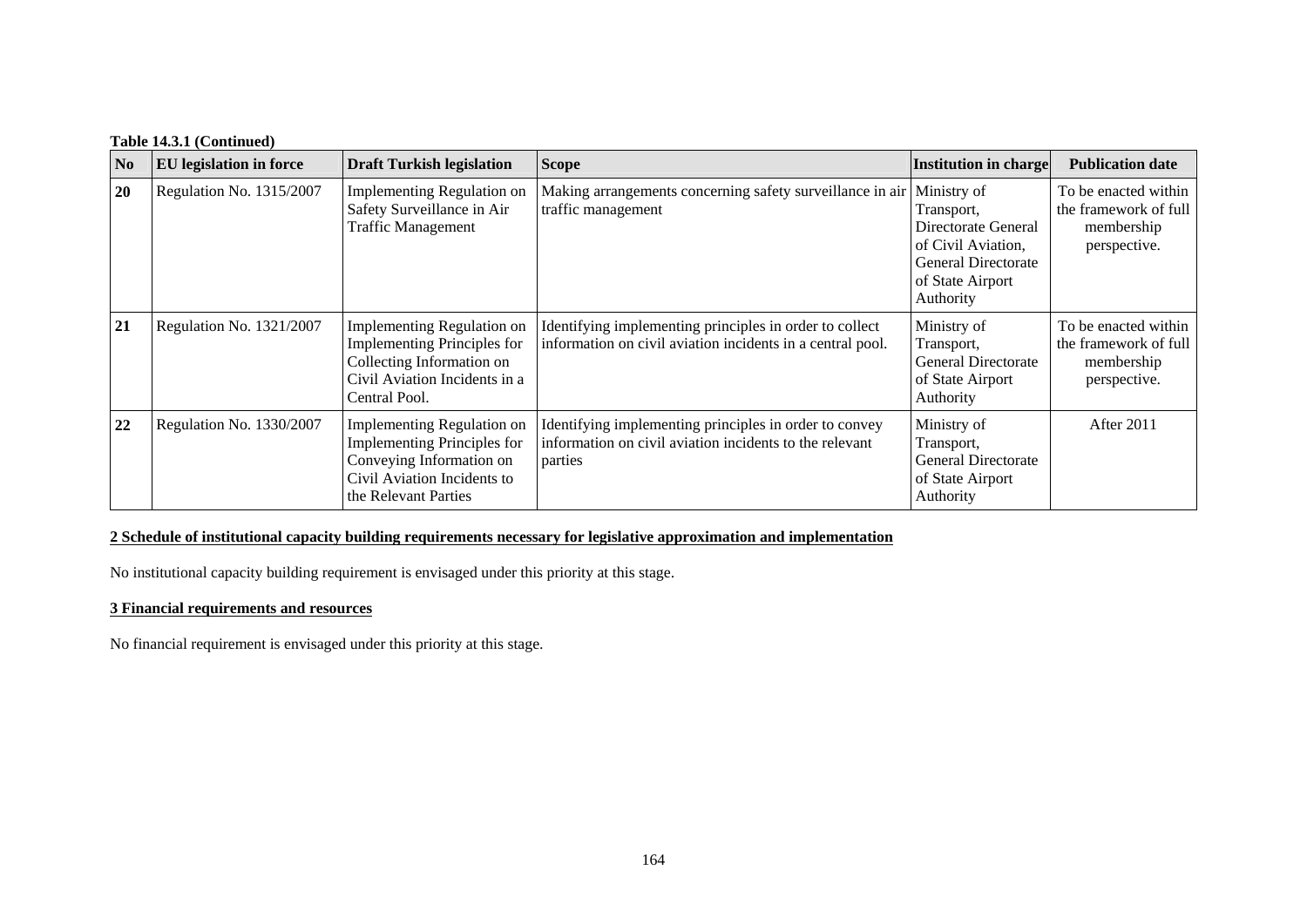# **Priority 14.4 Continuing the legislative and administrative alignment to the transport acquis in particular as regards safety at road transport**

### **1 Schedule of legislative alignment**

#### **Table 14.4.1**

| N <sub>0</sub>          | EU legislation in force                                | <b>Draft Turkish legislation</b>                                                                                                                         | <b>Scope</b>                                                                                                                                                                                                                                                                                                                      | <b>Institution in charge</b>              | <b>Publication date</b> |
|-------------------------|--------------------------------------------------------|----------------------------------------------------------------------------------------------------------------------------------------------------------|-----------------------------------------------------------------------------------------------------------------------------------------------------------------------------------------------------------------------------------------------------------------------------------------------------------------------------------|-------------------------------------------|-------------------------|
| $\mathbf{1}$            | Directives No.91/439/EEC,<br>2006/126/EC and 92/6/EEC  | Law Amending Certain<br>Articles of the Highways<br>Traffic Law No.2918                                                                                  | Harmonization of the driving licenses in our country with<br>those in the EU. Equipment of certain vehicles with<br>speedometer                                                                                                                                                                                                   | Turkish National<br>Police                | 2009                    |
| $\boldsymbol{2}$        | Regulation No. 561/2006/EC<br>Directive No. 2006/22/EC | <b>Implementing Regulation</b><br>Amending the Implementing<br><b>Regulation on Working</b><br>Times, which cannot be<br>Divided into Weekly<br>Workdays | Arrangement of working and resting time for drivers.                                                                                                                                                                                                                                                                              | Ministry of Labour<br>and Social Security | After 2011              |
| 3                       | Decision No. 2000/275/EC<br>Directive No. 2003/59/EC   | Implementing Regulation on<br>Motor Vehicle Drivers'<br>Courses $^{15}$                                                                                  | Establishing the equivalence between the drivers' training<br>in our country and that in the European Union.                                                                                                                                                                                                                      | Ministry of<br>Education                  | 2010                    |
| $\overline{\mathbf{4}}$ | Council Decision No.<br>93/704/EC                      | <b>Implementing Regulation</b><br>Amending the Implementing<br>Regulation on Highways<br>Traffic                                                         | Establishment of a database on traffic accidents in<br>conformity with the EU standards.                                                                                                                                                                                                                                          | <b>Turkish National</b><br>Police         | 2009                    |
| 5                       | Directives No. 96/35/EC and<br>2000/18/EC              | Communiqué on the Safety<br>Advisors in charge of the<br><b>Transport of Dangerous</b><br>Goods $16$                                                     | Identifying the possible risks of transport of dangerous<br>goods by road/rail and setting up the procedures and<br>principles on the appointment, training and duties of the<br>safety advisors, who shall be in charge of taking the<br>necessary measures to prevent risks to cause damages on<br>human health and environment | Ministry of<br>Transport                  | 2009                    |

<span id="page-17-0"></span><sup>&</sup>lt;sup>15</sup> It will be enacted after the adoption of the Law Amending the Certain Articles of the Highways Traffic Law No.2918

<span id="page-17-1"></span><sup>&</sup>lt;sup>16</sup> It will be enacted in accordance with the Article 25 of the Implementing Regulation on Transportation of Dangerous Goods by Rail published in the Official Gazette dated 31.03.2007 and No. 26479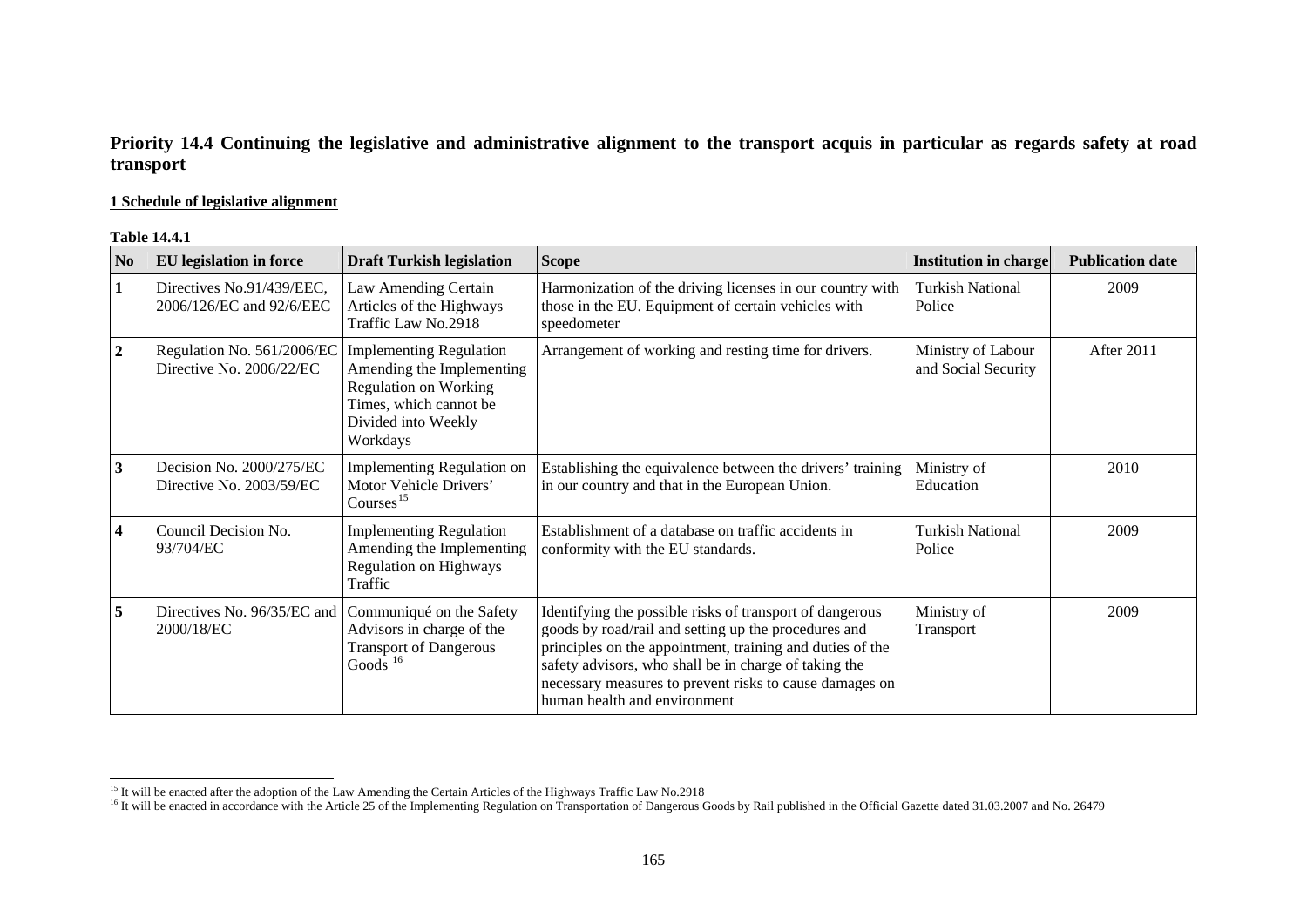# **Table 14.4.1 (Continued)**

| N <sub>0</sub>          | <b>EU</b> legislation in force | <b>Draft Turkish legislation</b>                                                                                             | <b>Scope</b>                                                                                                                                                                                                                                                                                                                                                                | <b>Institution in charge</b>                                  | <b>Publication date</b> |
|-------------------------|--------------------------------|------------------------------------------------------------------------------------------------------------------------------|-----------------------------------------------------------------------------------------------------------------------------------------------------------------------------------------------------------------------------------------------------------------------------------------------------------------------------------------------------------------------------|---------------------------------------------------------------|-------------------------|
| 6                       | Regulation No.<br>3821/85/EEC  | <b>Implementing Regulation on</b><br>Recording Equipment in<br>Road Transport                                                | Establishing and operating digital tachograph system in<br>Turkey                                                                                                                                                                                                                                                                                                           | Ministry of Industry<br>and Trade                             | 2010                    |
| $7\phantom{.0}$         | Directive No. 92/106/EEC       | Implementing Regulation on<br>the Combined Transport of<br>Goods                                                             | Providing economical door-to-door transport services to<br>offer a better service quality for customers. Save energy<br>by reducing jams, accidents and environmental pollution<br>on highways. Laying down the responsibilities,<br>obligations and trainings of and operators and drivers of<br>all kinds of carrier vehicles on road, sea and railway<br>transportation. | Ministry of<br>Transport                                      | After 2011              |
| 8                       | Directive No.2000/30/EC        | Implementing Regulation on<br>the Technical Roadside<br>Inspection of the<br>Roadworthiness of<br><b>Commercial Vehicles</b> | Provision of technical roadside inspection of the<br>roadworthiness of commercial vehicles travelling on<br>highway and thus ensuring road and passenger safety;<br>laying down the rights, obligations and responsibilities of<br>carriers and drivers.                                                                                                                    | <b>Turkish National</b><br>Police<br>Ministry of<br>Transport | After 2011              |
| $\overline{\mathbf{9}}$ | Regulation No. 2411/98/EC      | <b>Implementing Regulation</b><br>Amending the Implementing<br><b>Regulation on Highways</b><br>Traffic                      | Introducing the use of the sign of our country on the plates<br>of the vehicles in parallel with the EU applications.                                                                                                                                                                                                                                                       | <b>Turkish National</b><br>Police                             | After 2011              |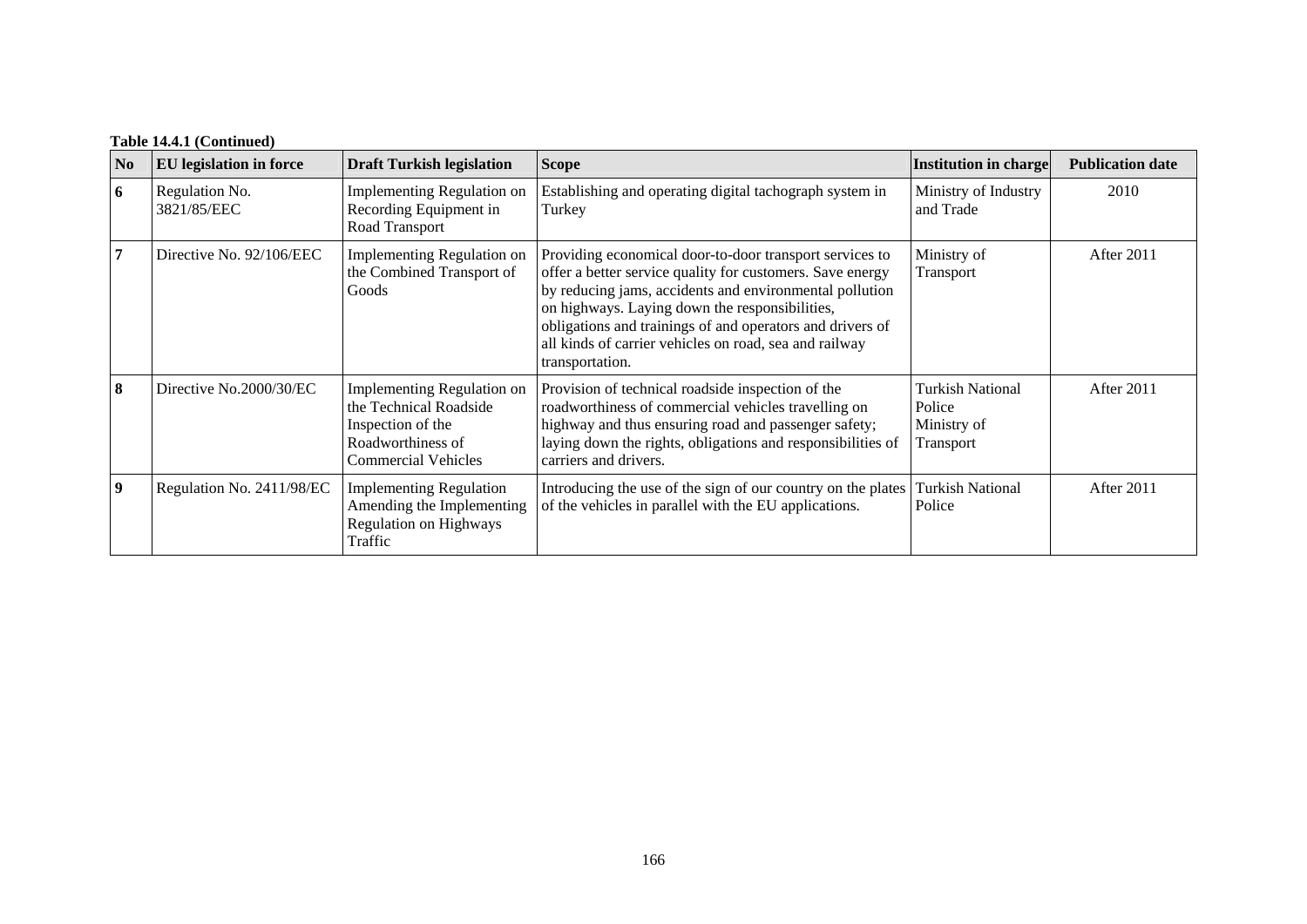# **Table 14.4.1 (Continued)**

| N <sub>0</sub> | <b>EU</b> legislation in force | <b>Draft Turkish legislation</b>                                                                                               | <b>Scope</b>                                                                                                | Institution in charge                     | <b>Publication date</b> |
|----------------|--------------------------------|--------------------------------------------------------------------------------------------------------------------------------|-------------------------------------------------------------------------------------------------------------|-------------------------------------------|-------------------------|
| 10             | Directive No. 2004/54/EC       | Amendment to the Circular<br>No.B091TCK1303/720/0330<br>of 8.3.2005 of the General<br>Directorate of Highways                  | Establishing the principles on minimum tunnel safety<br>criteria.                                           | <b>General Directorate</b><br>of Highways | After 2011              |
| 11             | Directive No. 2004/54/EC       | Amendment to the Tunnel<br><b>Operations Instruction</b>                                                                       | Laying down the working principles within the scope of<br>restructuring regarding the operation of tunnels. | <b>General Directorate</b><br>of Highways | After 2011              |
| 12             | Directive No.99/36/EC          | <b>Implementing Regulation</b><br>Amending the Implementing<br>Regulation on Transportable<br>Pressure Equipment <sup>17</sup> | Aligning the requirements of the transportable pressure<br>equipment with those of EU                       | Ministry of Industry<br>and Trade         | 2010                    |
| 13             | Directive No.1999/62/EC        | Amendment to Implementing<br>Regulation on Road<br>Operations                                                                  | Re-regulation of operation principles and applications<br>according to the new systems and structuring.     | <b>General Directorate</b><br>of Highways | After 2011              |
| 14             | Directive No.2004/52/EC        | Legislation on the<br>Interoperability of Electronic<br>Fee Collection Systems                                                 | Establishing the principles on the interoperability of<br>electronic fee collection systems.                | <b>General Directorate</b><br>of Highways | After 2011              |
| 15             | Directive No. 1999/62/EC       | Amendment to Implementing<br>Regulation on the Operation<br>of Istanbul Strait Bridge                                          | Laying down the working principles according to the new<br>systems and applications.                        | <b>General Directorate</b><br>of Highways | After 2011              |

 $\overline{\phantom{0}}$ 

<span id="page-19-0"></span><sup>&</sup>lt;sup>17</sup> It will be enacted after the adoption of Implementing Regulation on Transportation of Dangerous Goods by Rail.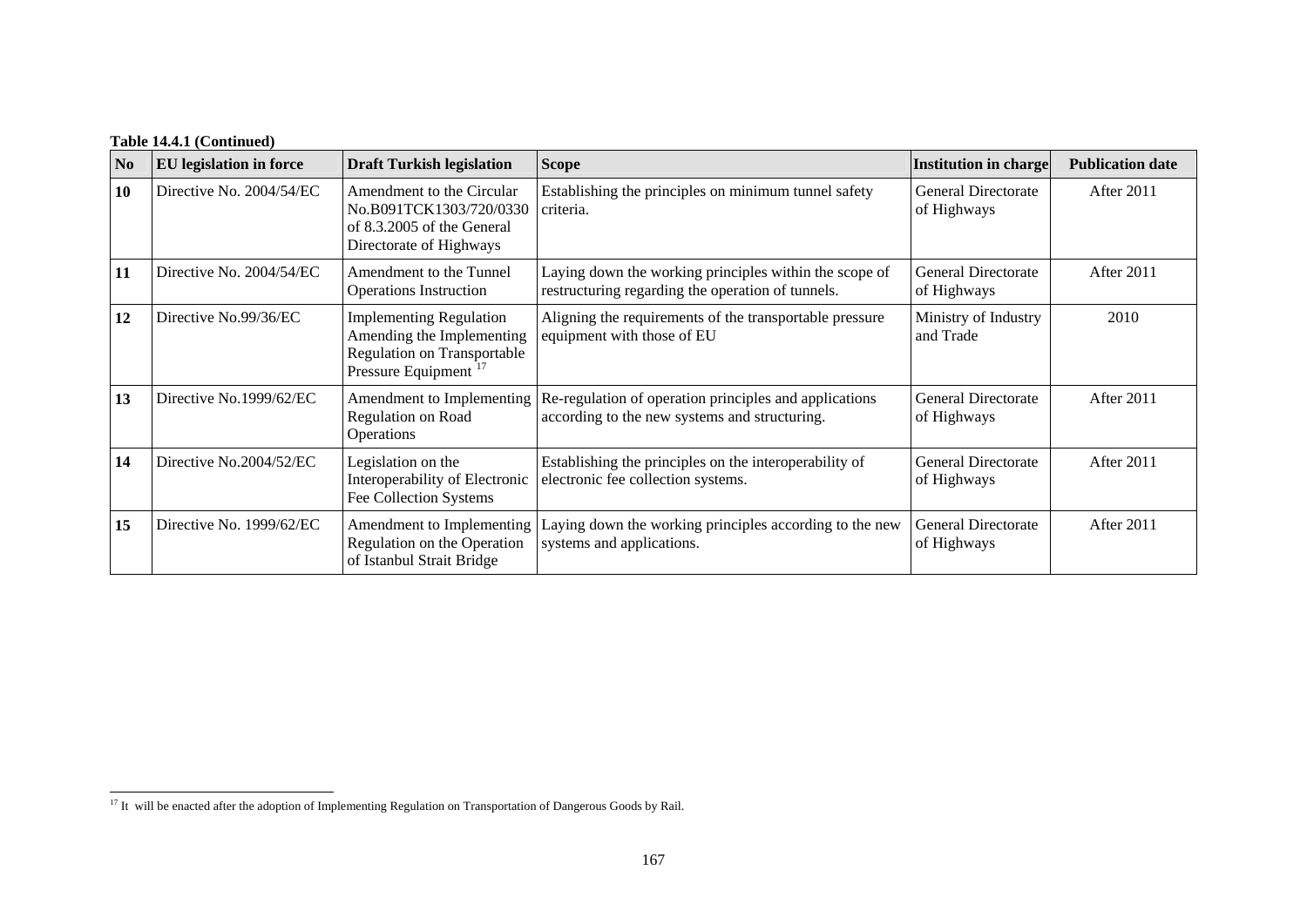# **2 Schedule of institutional capacity building requirements necessary for legislative approximation and implementation**

**Table 14.4.2** 

| N <sub>0</sub>                                                                             | <b>Requirements</b>                                                                                                                                                                                                                                                                         | Year      |  |  |  |  |
|--------------------------------------------------------------------------------------------|---------------------------------------------------------------------------------------------------------------------------------------------------------------------------------------------------------------------------------------------------------------------------------------------|-----------|--|--|--|--|
|                                                                                            | (Ministry of Industry and Trade)                                                                                                                                                                                                                                                            |           |  |  |  |  |
|                                                                                            | Training of the Ministry personnel in charge of the Regulation No. 3821/85/EEC under TAIEX                                                                                                                                                                                                  | 2009      |  |  |  |  |
| $\overline{2}$                                                                             | Training of the Ministry personnel in charge of the Directive No. 99/36/EC under TAIEX                                                                                                                                                                                                      |           |  |  |  |  |
|                                                                                            | (General Directorate of Highways)                                                                                                                                                                                                                                                           |           |  |  |  |  |
| 3                                                                                          | Enhancement of Institutional Capacity of DG Highways on Tunnel Safety, road charging and electronic toll systems                                                                                                                                                                            | 2009-2011 |  |  |  |  |
| (Ministry of Labour and Social Security)                                                   |                                                                                                                                                                                                                                                                                             |           |  |  |  |  |
| $\overline{4}$                                                                             | Strengthening the Institutional Capacity for Rearrangement of Implementing Regulation on Working Times which cannot be Divided into<br>Weekly Workdays within the scope of the related EU legislation                                                                                       | 2009-2013 |  |  |  |  |
| (Ministry of National Education (Directorate General of Private Educational Institutions)) |                                                                                                                                                                                                                                                                                             |           |  |  |  |  |
| 5                                                                                          | In accordance with Directives No. 91/439/EEC and 2003/59/EC, establishment of the legal and institutional framework necessary for<br>implementation of Law Amending the Certain Articles of the Highways Traffic Law upon its enactment and preparing the curriculum of<br>driving schools. | 2009      |  |  |  |  |
|                                                                                            | (Ministry of Transport)                                                                                                                                                                                                                                                                     |           |  |  |  |  |
| 6                                                                                          | Enhancement of the administrative capacity of Ministry of Transport for providing weight and dimension measurement of commercial<br>vehicles with a view to implementing Directives No. 96/53/EC and 2002/7/EC                                                                              | 2009      |  |  |  |  |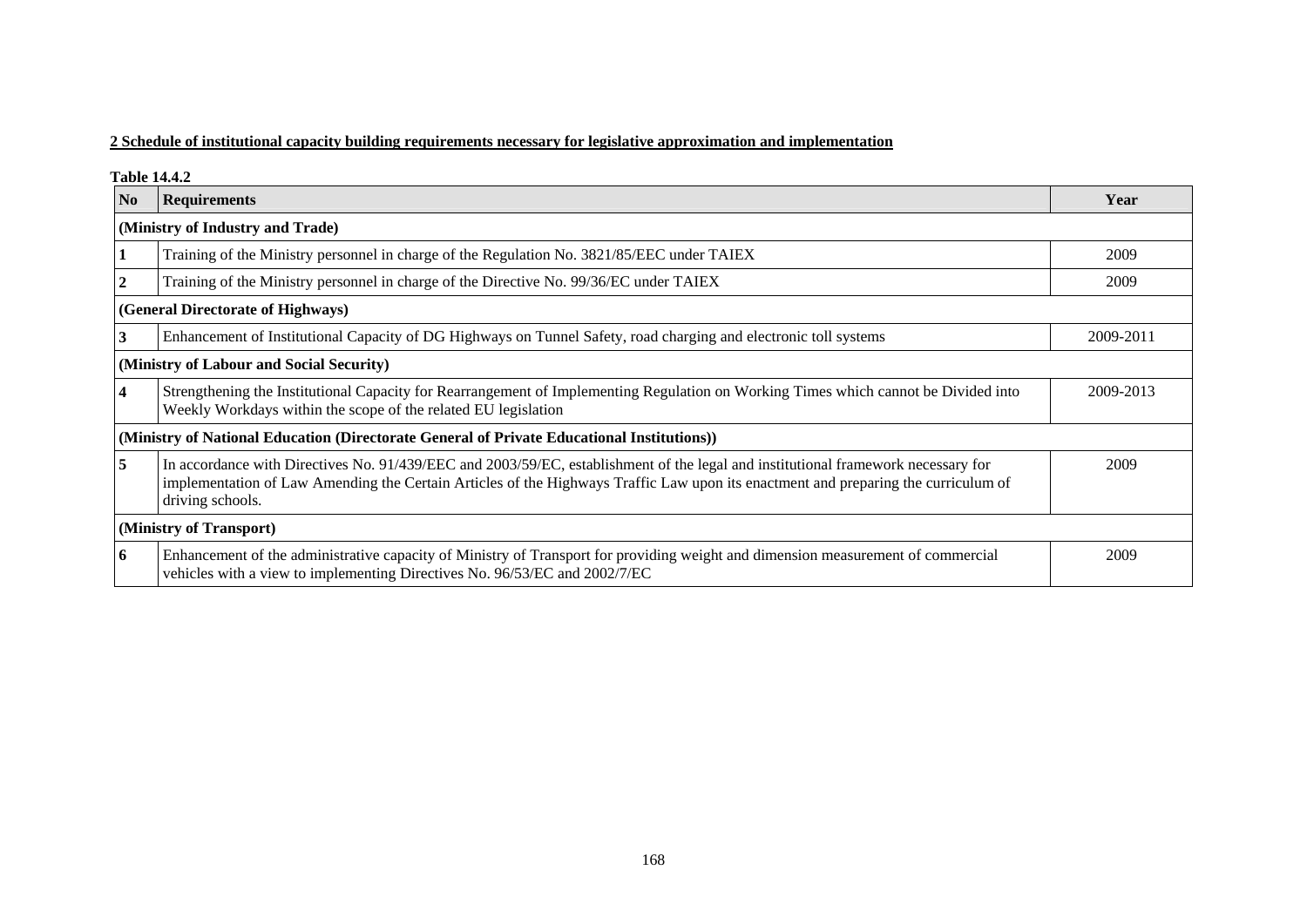# **3 Financial requirements and resources**

| Table 14.4.3.1                                                                  |           |                        |                   |              | (Euro)       |
|---------------------------------------------------------------------------------|-----------|------------------------|-------------------|--------------|--------------|
| <b>Requirements (General Directorate of Highways)</b>                           | Year      | <b>National Budget</b> | <b>EU</b> sources | <b>Other</b> | <b>Total</b> |
| <b>I-Investment</b>                                                             |           |                        |                   |              |              |
| II- Legislative approximation and implementation                                |           |                        |                   |              |              |
| - Personnel                                                                     |           |                        |                   |              |              |
| - Training                                                                      | 2009-2011 |                        | 1,200,000         |              | 1,200,000    |
| - Consultancy                                                                   | 2009-2011 |                        | 600,000           |              | 600,000      |
| - Translation                                                                   |           |                        |                   |              |              |
| - Other                                                                         | 2009-2011 |                        | 200,000           |              | 200,000      |
| <b>Total</b>                                                                    |           |                        | 2,000,000         |              | 2,000,000    |
| Table 14.4.3.2                                                                  |           |                        |                   |              | (Euro)       |
| <b>Requirements (Ministry of Labour and Social</b><br>Security)                 | Year      | <b>National Budget</b> | <b>EU</b> sources | <b>Other</b> | <b>Total</b> |
| <b>I-Investment</b>                                                             |           |                        |                   |              |              |
| II- Legislative approximation and implementation                                |           |                        |                   |              |              |
| - Personnel                                                                     |           |                        |                   |              |              |
| - Training                                                                      |           |                        |                   |              |              |
| Training of 150 personnel working in DG for Labour<br>and Regional Directorates | 2009-2013 |                        | 40,000            |              | 40,000       |
| Training of 150 labour inspectors in the Board of<br>Labour Inspection          | 2009-2013 |                        | 40,000            |              | 40,000       |
| - Consultancy                                                                   |           |                        |                   |              |              |
| Consultancy during legislative alignment                                        | 2009-2013 |                        | 100,000           |              | 100,000      |
| - Translation                                                                   |           |                        |                   |              |              |
| - Other                                                                         |           |                        |                   |              |              |
| <b>Total</b>                                                                    |           |                        | 180,000           |              | 180,000      |